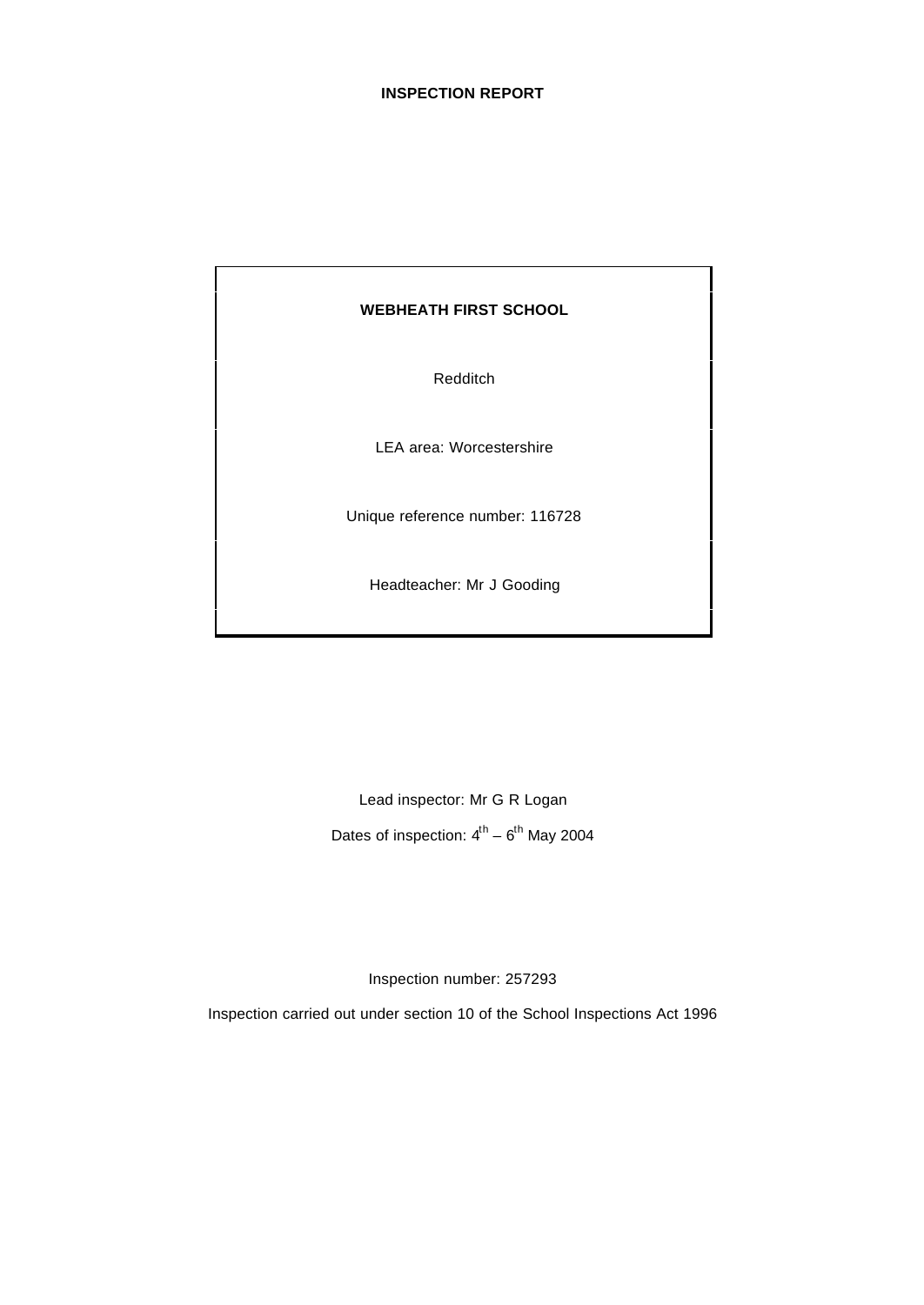## © Crown copyright 2004

This report may be reproduced in whole or in part for non-commercial educational purposes, provided that all extracts quoted are reproduced verbatim without adaptation and on condition that the source and date thereof are stated.

Further copies of this report are obtainable from the school. Under the School Inspections Act 1996, the school must provide a copy of this report and/or its summary free of charge to certain categories of people. A charge not exceeding the full cost of reproduction may be made for any other copies supplied.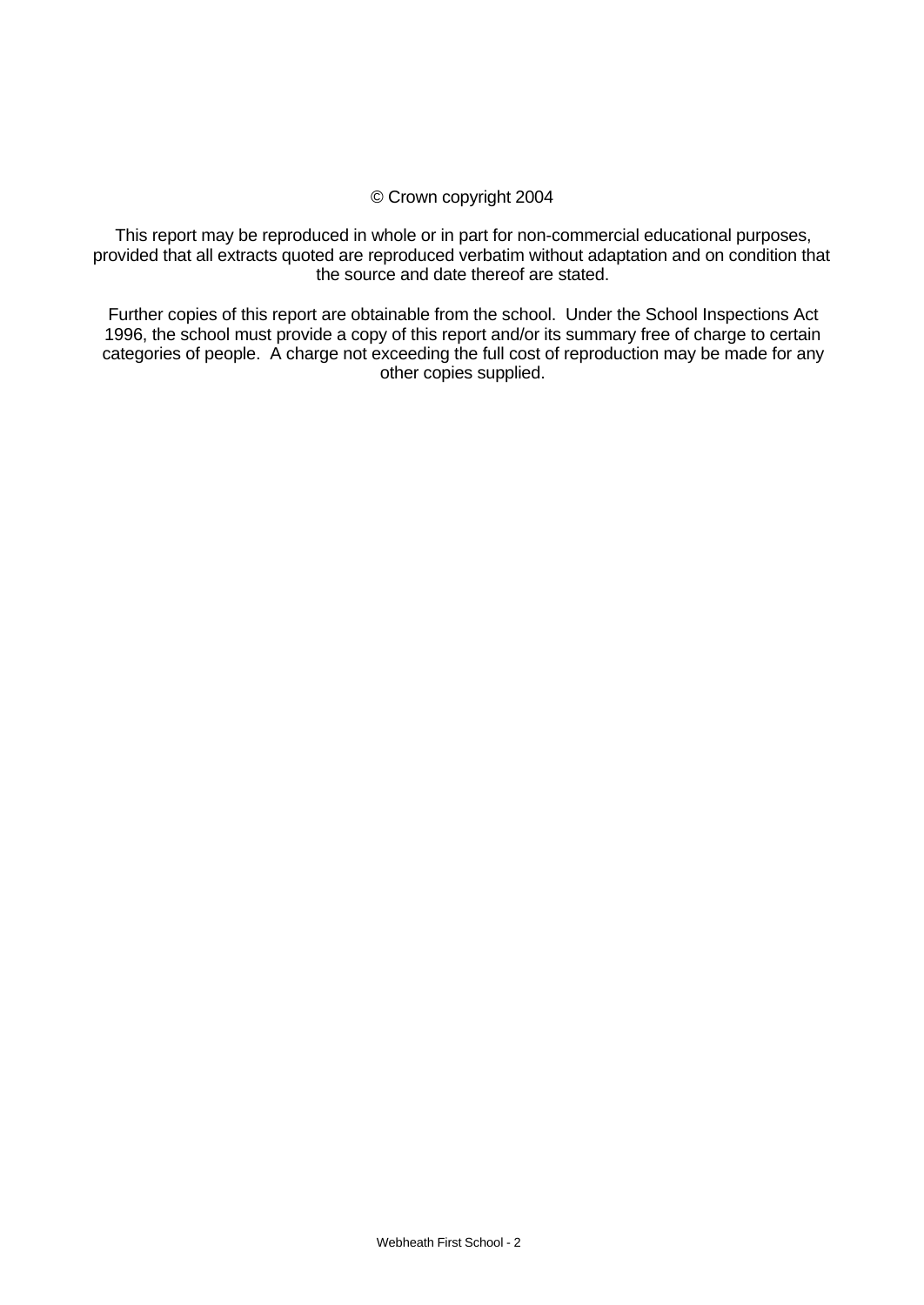## **INFORMATION ABOUT THE SCHOOL**

| Type of school:              | First                            |
|------------------------------|----------------------------------|
| School category:             | Community                        |
| Age range of pupils:         | $5 - 9$                          |
| Gender of pupils:            | Mixed                            |
| Number on roll:              | 284                              |
| School address:              | Downsell Road<br>Redditch        |
| Postcode:                    | Worcestershire<br><b>B97 5RJ</b> |
| Telephone number:            | 01527 544280                     |
| Fax number:                  | 01527 547121                     |
| Appropriate authority:       | The governing body               |
| Name of chair of governors:  | Mrs E Nasta                      |
| Date of previous inspection: | $23rd$ March 1998                |

#### **CHARACTERISTICS OF THE SCHOOL**

Webheath First School serves a residential area on the western fringes of Redditch. Much of the housing is privately-owned. However, over 40 per cent of pupils come from outside the immediate area of the school and the intake is socially diverse. The school is of similar size to many primary schools. A very high proportion of the 284 pupils are from White European backgrounds, with around four per cent of pupils of mixed-race or other family background. No pupils are learning to speak English as an additional language in the main school. A very small number of children in the Reception classes have English as an additional language. A below average proportion of pupils (12 per cent) have special educational needs, for mainly moderate learning difficulties. Two of these have statements. This is a very stable community - only around four per cent of pupils left or joined the school during the last school year. The proportion of pupils receiving free school meals, nil at present, is well below the national average (19 per cent). However, this is unlikely to reflect family circumstances accurately, as the lack of a cooked meals service in the county means that not all families entitled to free school meals apply for them. The profile of pupils' attainment when they enter the school is average in most years.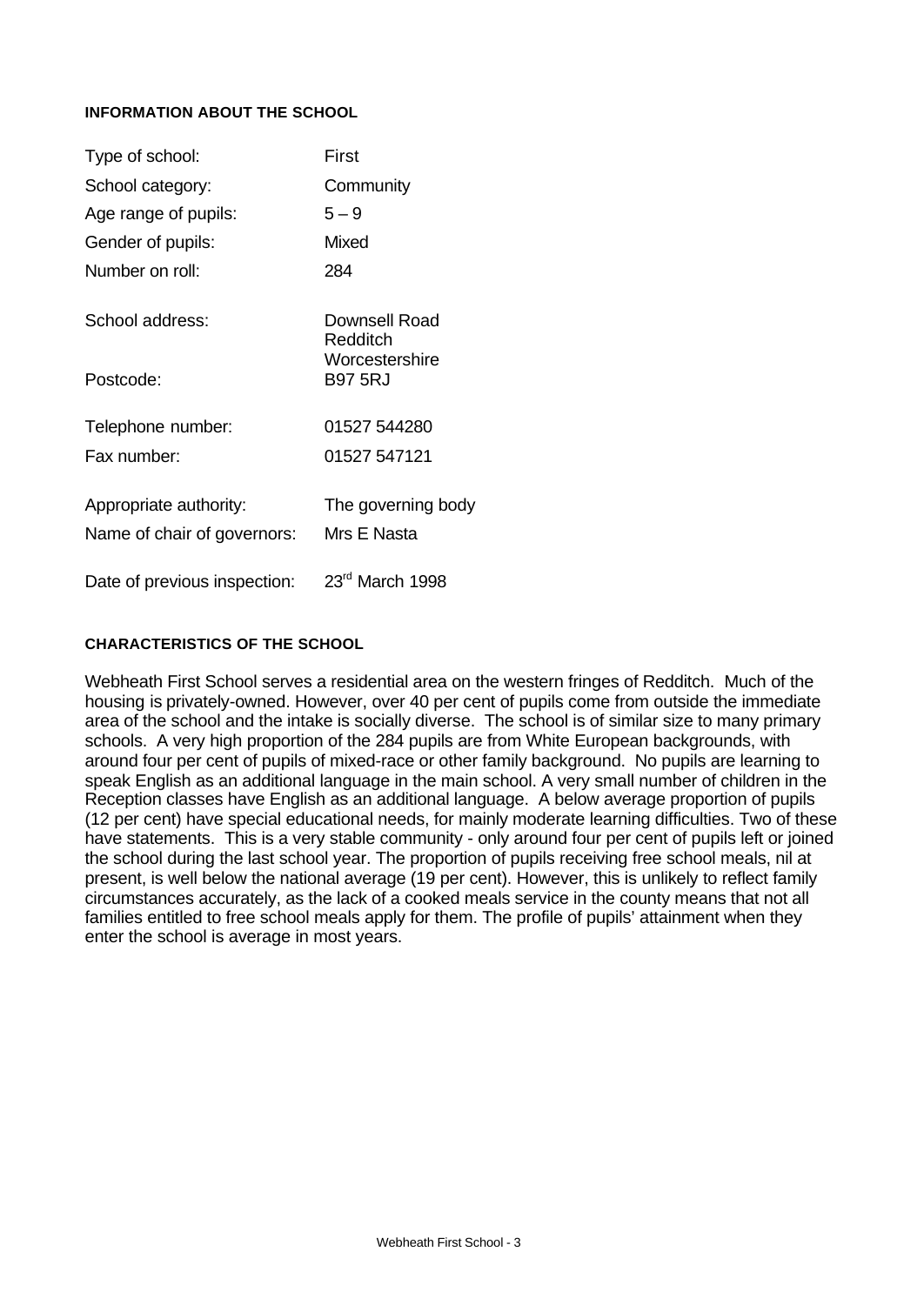## **INFORMATION ABOUT THE INSPECTION TEAM**

| Members of the inspection team |                   | <b>Subject responsibilities</b> |                                                     |
|--------------------------------|-------------------|---------------------------------|-----------------------------------------------------|
| 11810                          | Mr G R Logan      | Lead inspector                  | <b>Mathematics</b>                                  |
|                                |                   |                                 | <b>Music</b>                                        |
|                                |                   |                                 | Physical education                                  |
| 13395                          | Mrs J Illingworth | Lay inspector                   |                                                     |
| 10204                          | Mr D Vincent      | Team inspector                  | Information and communication<br>technology         |
|                                |                   |                                 | Design and technology                               |
| 1189                           | Mrs S Brown       | Team inspector                  | Science                                             |
|                                |                   |                                 | Art and design                                      |
|                                |                   |                                 | Areas of learning in the Foundation<br><b>Stage</b> |
|                                |                   |                                 | Special educational needs                           |
| 21816                          | Mrs B Thomas      | Team inspector                  | English                                             |
|                                |                   |                                 | Geography                                           |
|                                |                   |                                 | History                                             |
|                                |                   |                                 | Religious education                                 |
|                                |                   |                                 | English as an additional language                   |

The inspection contractor was:

TRIO Inspections Ltd

University of Warwick Science Park Unit 2, Barclays Venture Centre Sir William Lyons Road **Coventry**  $CVA 7EZ$ 

Any concerns or complaints about the inspection or the report should be made initially to the inspection contractor. The procedures are set out in the leaflet *'Complaining about Ofsted Inspections'*, which is available from Ofsted Publications Centre (telephone 07002 637833) or Ofsted's website (www.oftsed.gov.uk).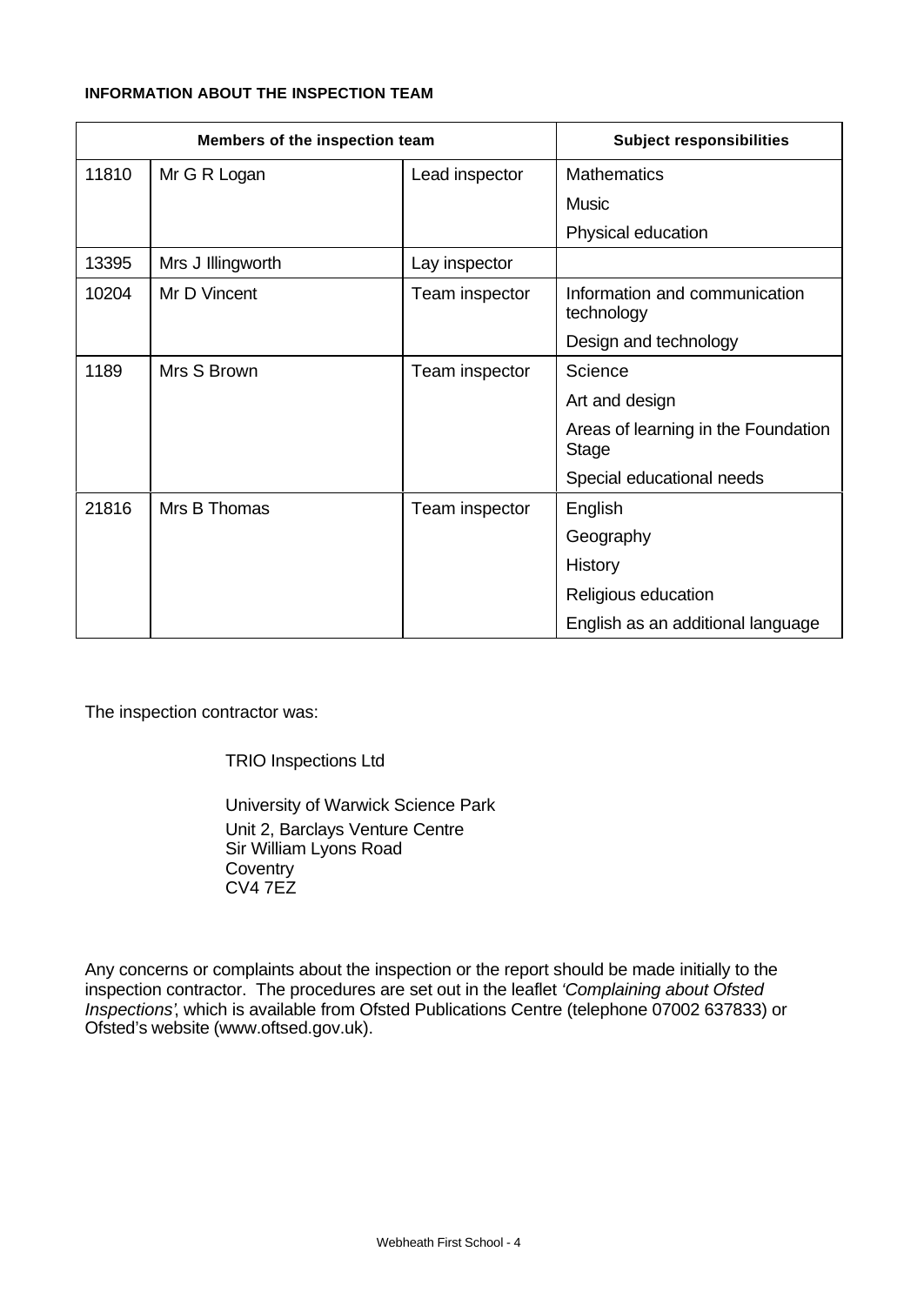|                                                                                                                                                                        | Page |
|------------------------------------------------------------------------------------------------------------------------------------------------------------------------|------|
| <b>PART A: SUMMARY OF THE REPORT</b>                                                                                                                                   | 6    |
| <b>PART B: COMMENTARY ON THE MAIN INSPECTION FINDINGS</b>                                                                                                              |      |
| <b>STANDARDS ACHIEVED BY PUPILS</b>                                                                                                                                    | 8    |
| Standards achieved in areas of learning, subjects and courses                                                                                                          |      |
| Pupils' attitudes, values and other personal qualities                                                                                                                 |      |
| QUALITY OF EDUCATION PROVIDED BY THE SCHOOL                                                                                                                            | 10   |
| Teaching and learning<br>The curriculum<br>Care, guidance and support<br>Partnership with parents, other schools and the community<br><b>LEADERSHIP AND MANAGEMENT</b> | 15   |
| PART C: THE QUALITY OF EDUCATION IN AREAS OF LEARNING,<br><b>SUBJECTS AND COURSES</b><br>AREAS OF LEARNING IN THE FOUNDATION STAGE                                     | 17   |
| <b>SUBJECTS IN KEY STAGES 1 and 2</b>                                                                                                                                  |      |
| <b>PART D: SUMMARY OF THE MAIN INSPECTION JUDGEMENTS</b>                                                                                                               | 30   |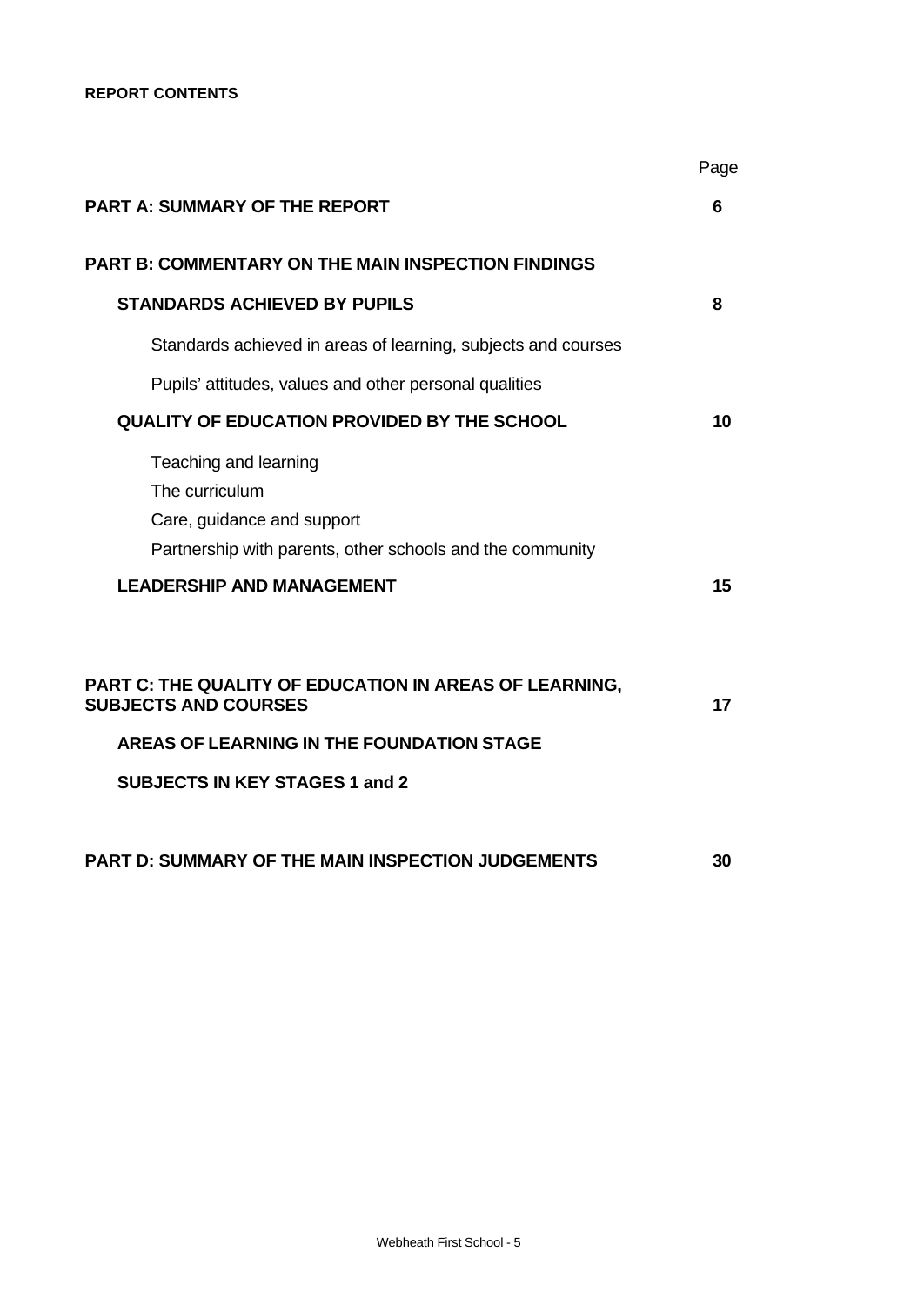# **PART A: SUMMARY OF THE REPORT**

# **OVERALL EVALUATION**

This is **an effective school,** with some very good features. It has a very supportive, caring ethos and successfully includes all pupils. Pupils benefit from good teaching and achieve well. Currently, standards are above average overall. The headteacher and co-ordinators are very effective and work well with governors. The school provides **good** value for money.

## **The school's main strengths and weaknesses are:**

- Standards, overall, are above average. Pupils achieve well.
- Provision for pupils with special educational needs is very good; they make good progress.
- Teaching is good across the school. Pupils learn effectively.
- Pupils have very good attitudes and behave very well. Their spiritual, moral, social and cultural development is very good.
- Pupils are cared for very well. Induction procedures are very good.
- The curriculum is very good. It provides a wide range of opportunities for pupils. The school's support for the creative arts is a significant strength.
- The school's partnership with parents and the community is very good.
- The headteacher provides very good leadership. Subject co-ordinators are knowledgeable and highly effective.
- Aspects of mathematics could be improved, to ensure pupils make more consistent progress across the school.
- Too many worksheets are used across the curriculum; pupils need more opportunities for independent recording of their work.

The school has made **very good** progress since the last inspection. All issues have been successfully tackled. Standards have risen significantly, particularly in literacy, numeracy and information and communication technology (ICT) and pupils' achievement is better. The quality of teaching has improved. Leadership and management are much improved. Governors are now effective, development planning is a strength and subject co-ordinators have a very good overview of their areas.

## **STANDARDS ACHIEVED**

| <b>Results in National</b><br>Curriculum tests at the end |      | similar schools |      |      |
|-----------------------------------------------------------|------|-----------------|------|------|
| of Year 2, compared with:                                 | 2001 | 2002            | 2003 | 2003 |
| Reading                                                   |      | B               |      |      |
| Writing                                                   |      | В               | n    |      |
| <b>Mathematics</b>                                        |      |                 |      |      |

*Key: A - well above average; B – above average; C – average; D – below average; E – well below average Similar schools are those with similar percentages of pupils eligible for free school meals*

**Pupils achieve well overall.** Children in Reception are well on the way to reaching the goals set for them. Many will exceed the expected level by the end of the Reception year. Standards in Year 2 are above average in English and science and average in mathematics. Standards in Year 4 are above average in mathematics and science and average in English. Pupils achieve particularly well in physical education and the creative arts.

Pupils with special educational needs achieve well because of the very good support they receive from support staff. The very few children with English as an additional language in Reception achieve well.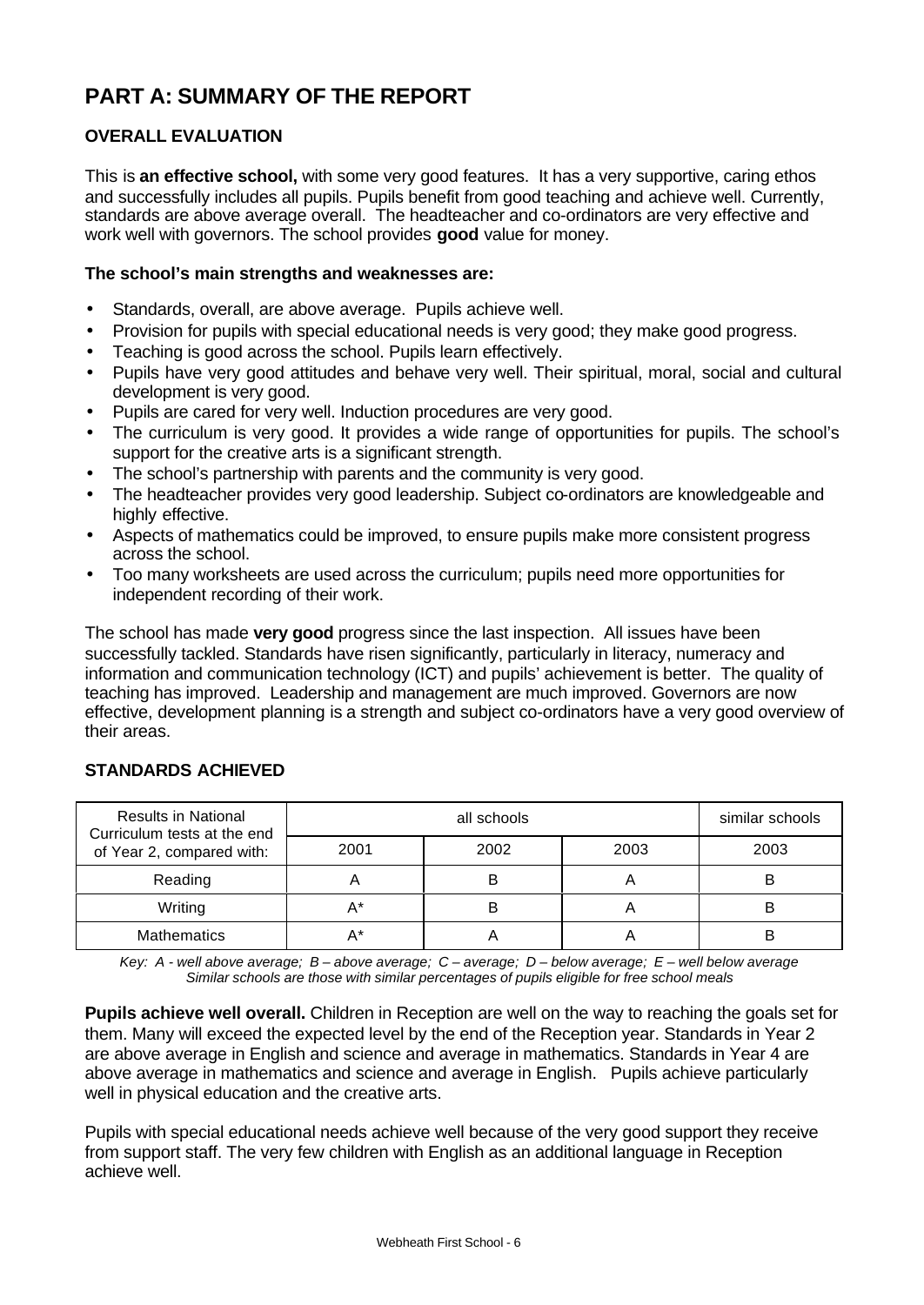Pupils' attitudes, values and other personal qualities are **very good.** These factors contribute significantly to their learning**.** Their spiritual, moral, social and cultural development is **very good**. Relationships and behaviour are very good. Attendance is good. Punctuality is very good.

# **QUALITY OF EDUCATION**

The quality of education provided is **good.** Teaching is **good** overall. Pupils make good progress. Teachers have very good relationships with their pupils. Assessment procedures are good and are used with increasing effectiveness. In subjects such as physical education, pupils are encouraged to evaluate their own work successfully. They have a mature approach and work well, both independently and with others. Planning to meet the needs of pupils with special educational needs, and with English as an additional language, is effective. Learning support staff are very effective. The curriculum is very good and pupils have a rich range of opportunities. Extra-curricular provision is very good. Pupils receive good care and support. Very good induction procedures help new children to settle quickly. Child protection procedures are good. Provision for pupils' personal, social and health education is good. The school has a very good partnership with parents, good links with other schools and very good community links.

## **LEADERSHIP AND MANAGEMENT**

The leadership and management of the school are **good.** The headteacher provides very good leadership for the school and is very well-regarded by parents. He has been very successful in bringing change and improvement in the school. Subject co-ordinators are very knowledgeable and very effective. The school evaluates its work diligently and makes good use of available data. Governors manage the school efficiently. Financial management is very good. Statutory requirements are met. School administration is very efficient.

# **PARENTS' AND PUPILS' VIEWS OF THE SCHOOL**

Parents are happy with the school. They are happy with the standards achieved and feel that the school is well led. The level of parental involvement is very good. Pupils enjoy school. They enjoy lessons, appreciate the care shown towards them and participate enthusiastically in the activities provided.

## **IMPROVEMENTS NEEDED**

## **The most important things the school should do to improve are:**

- Ensure more consistent progress in mathematics through a better match of tasks to pupils' needs, greater pace in teaching, more opportunities for pupils to record independently, improved quality of marking and more effective use of ICT to support learning.
- Reduce the use of worksheets across the curriculum.
- Build upon current good practice in English to implement more individual target-setting in mathematics and science.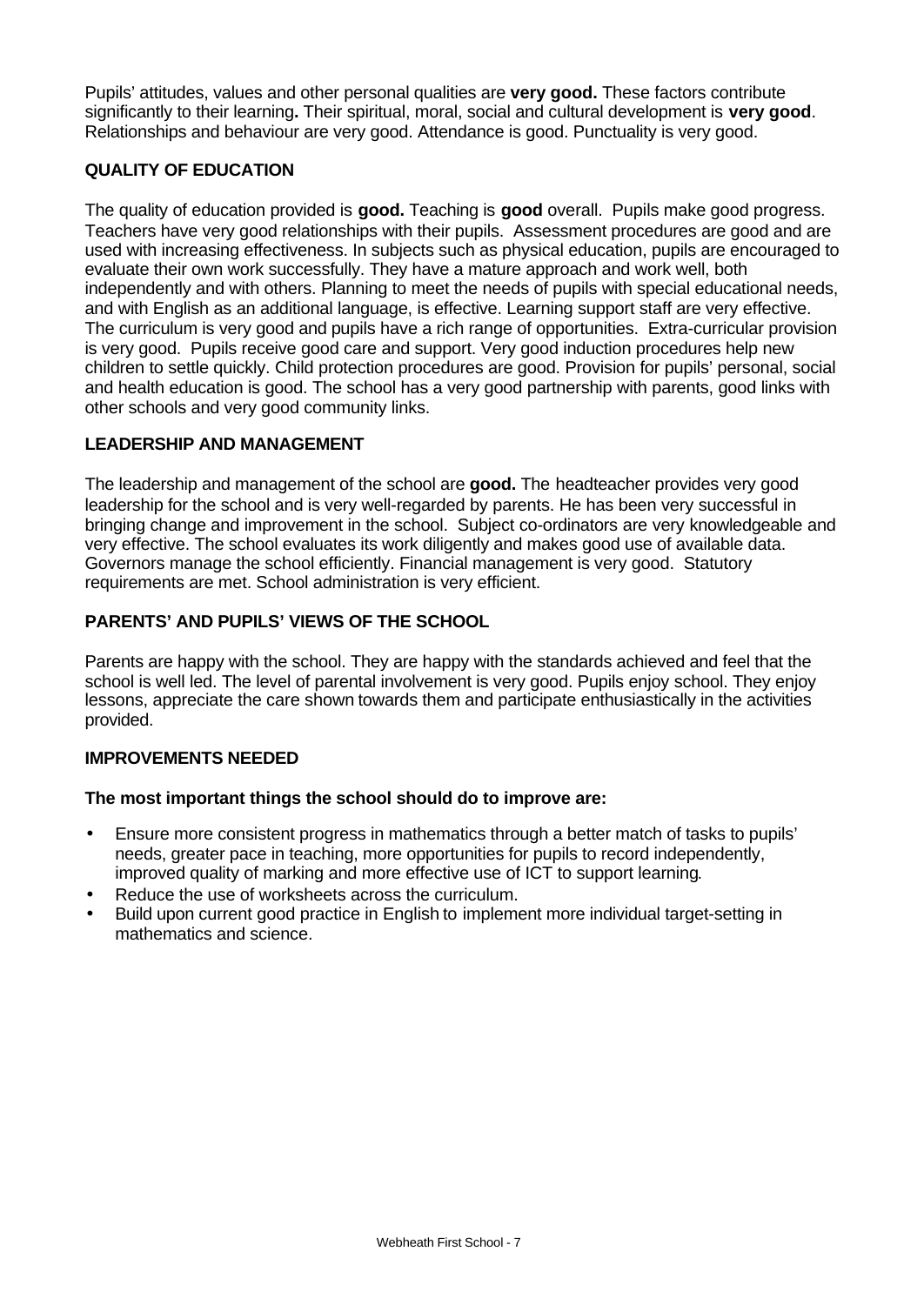# **PART B: COMMENTARY ON THE INSPECTION FINDINGS**

## **STANDARDS ACHIEVED BY PUPILS**

### **Standards achieved in areas of learning, subjects and courses**

Pupils' achievement is **good**. Currently, standards are average in English and above average in mathematics and science by the end of Year 4.

## **Main strengths and weaknesses**

- Reception year provision is good, giving children a good start to their education.
- Standards by the end of Year 2 are above average in English and science and average in mathematics.
- Provision for the creative arts is a strength of the school. Standards are above those normally found.
- Pupils achieve well as a result of the good teaching. Expectations are high in most classes.
- The use of ICT, although satisfactory overall, varies between subjects.
- Achievement in mathematics is variable across the school.

## **Commentary**

- 1. At the last inspection, in 1998, standards were broadly average across the school, with some weaker progress in Years 1 and 2. Standards across the school in ICT were unsatisfactory. Expectations generally were not as high as they might be and higher attaining pupils in particular were making unsatisfactory progress. The report suggested that, overall, too many pupils were underperforming.
- 2. In the intervening period the school has worked successfully to raise standards and pupils' achievement is now good. Over a three year period to 2003, national test performance at Year 2 has been well above average or very high in almost all subjects. In 2003, standards in English, mathematics and science were well above average in relation to schools nationally. A well above average proportion of pupils achieved the challenging Level 3 in mathematics, science and writing. In relation to similar schools, standards in all subjects were above average. Analysis of tracking data indicates that pupils make at least average progress between Years 2 and 4. This is a particularly stable community, with a very low level of mobility, so that most pupils enter the school in Reception and remain until transfer at the end of Year 4.
- 3. On balance, girls have, over time, tended to perform better than boys at Year 2 in reading and writing, but not mathematics. This follows the national trend. Both groups are making similar rates of progress. Achievement for pupils with special educational needs is, like the others, good, because of the very good support they receive and work that is well-planned to meet their needs. The very few pupils with English as an additional language in Reception achieve well.
- 4. The school does not at present formally identify pupils considered to be gifted or talented. However, the generally high standards and the range of sporting and musical opportunities available in the wider curriculum means that such pupils are likely to be provided for well.

## **Foundation Stage**

5. Attainment on entry to the school is average for most year groups. However, many children have above average speaking skills. All children in Reception have had some pre-school experience and are well-prepared for entry to school. They benefit from very good induction procedures and settle well into school routines. Good teaching and very good planning and assessment procedures ensure that children make good progress and achieve well in many areas of learning. Most children in the current group are on the way to achieve the Early Learning Goals in all areas, with a significant number exceeding these. Provision in personal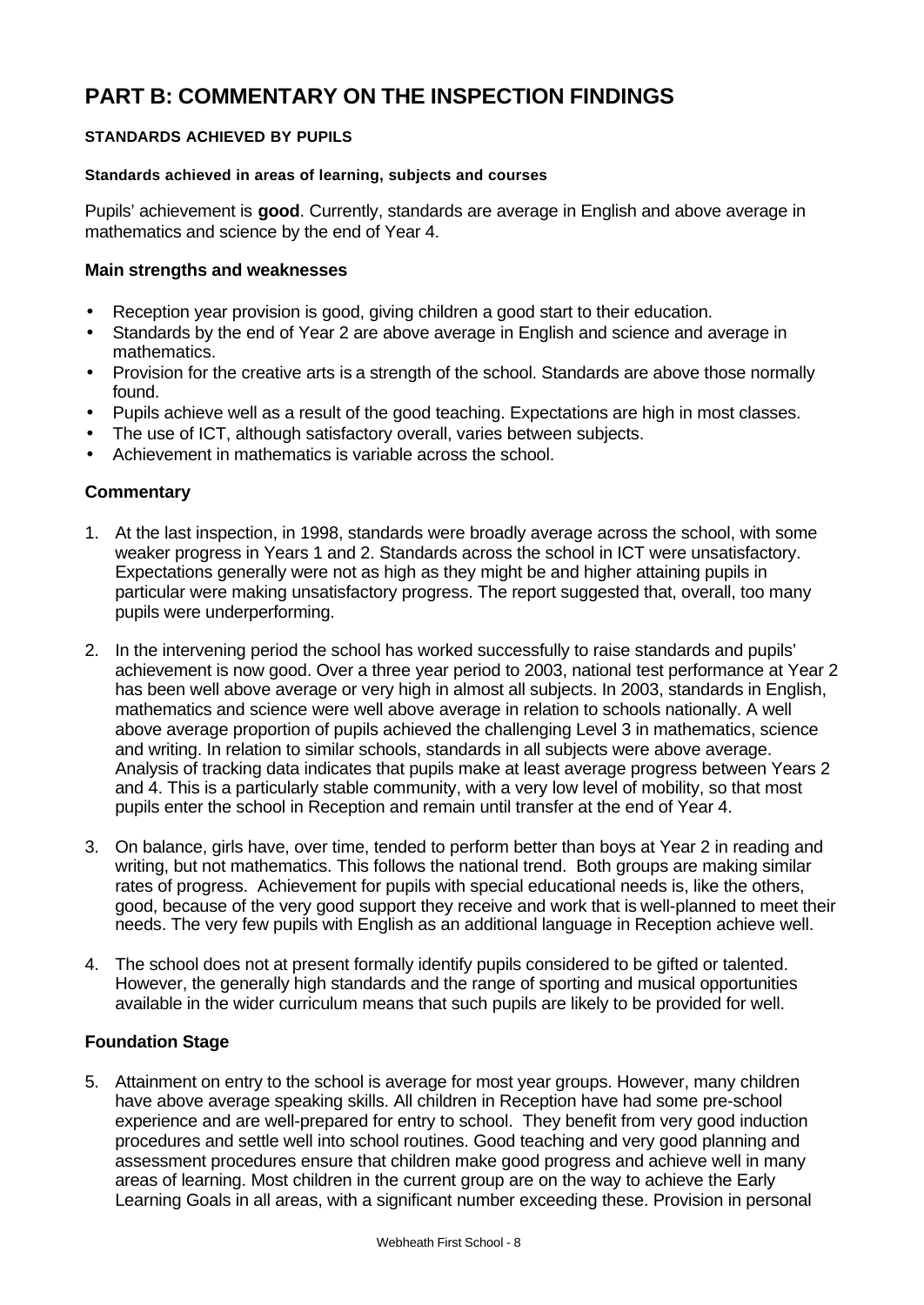and social education is particularly good and many children are likely to achieve above the expected level in that area.

# **Years 1 and 2**

6. Standards by the end of Year 2 in 2004 are likely to be above average in reading, writing and science and average in mathematics. This is lower than the standards achieved in 2003, but reflects the overall profile of the current group, which has a lower percentage of very able pupils. Higher level attainment in mathematics is not promoted effectively, because the setting arrangement does not focus sufficiently on the needs of the higher attainers. Underlying literacy skills are good and these are generally used well across the curriculum. Opportunities to apply pupils' numeracy skills are limited. In personal, social and health education, pupils have the opportunity to think carefully about the obligations of citizenship.

#### *Standards in national tests at the end of Year 2 – average point scores in 2003*

| Standards in:      | School results | <b>National results</b> |
|--------------------|----------------|-------------------------|
| Reading            | 17.1(16.7)     | 15.7(15.8)              |
| Writing            | 16.3(15.1)     | 14.6 (14.4)             |
| <b>Mathematics</b> | 17.6 (17.9)    | 16.3 (16.5)             |

*There were 57 pupils in the year group. Figures in brackets are for the previous year.*

## **Years 3 - 4**

- 7. Currently, attainment in Year 4 is average in English and above average in science and mathematics. While this reflects, in part, the profile of this cohort, it also shows that there is a significant group of higher attainers in mathematics. Pupils have achieved these standards because of the good quality teaching within the selective upper mathematics set. However, weaknesses in planning mean that pupils in the middle bands are less well served and do not always make the progress they might. Pupils are not grouped in ability sets for English, so that neither the advantages nor disadvantages of setting are so pronounced. Standards are well above those normally found in art and design and above the expected level in several of the foundation subjects. Pupils achieve well overall across the curriculum.
- 8. Pupils' good literacy skills are generally promoted well across the curriculum, although there is some over-use of worksheets. In science, practical and investigative activities are wellestablished and this boosts standards significantly. Pupils' skills in ICT have improved and are now good.

#### **Pupils' attitudes, values and other personal qualities**

Pupils have **very good** attitudes to school and behave very well. Attendance is above the national average. Pupils' positive attitudes, values and other personal qualities enhance their learning.

## **Main strengths and weaknesses**

- Pupils show very good attitudes to school.
- Pupils' behaviour is good in lessons and around the school.
- Pupils have very good relationships with one another and with adults in the school.
- The school promotes all aspects of pupils' personal development very well. Their spiritual, moral, social and cultural development is very good.
- Although attendance is good overall, some pupils are absent for avoidable reasons, with holiday leave accounting for a significant number of absences.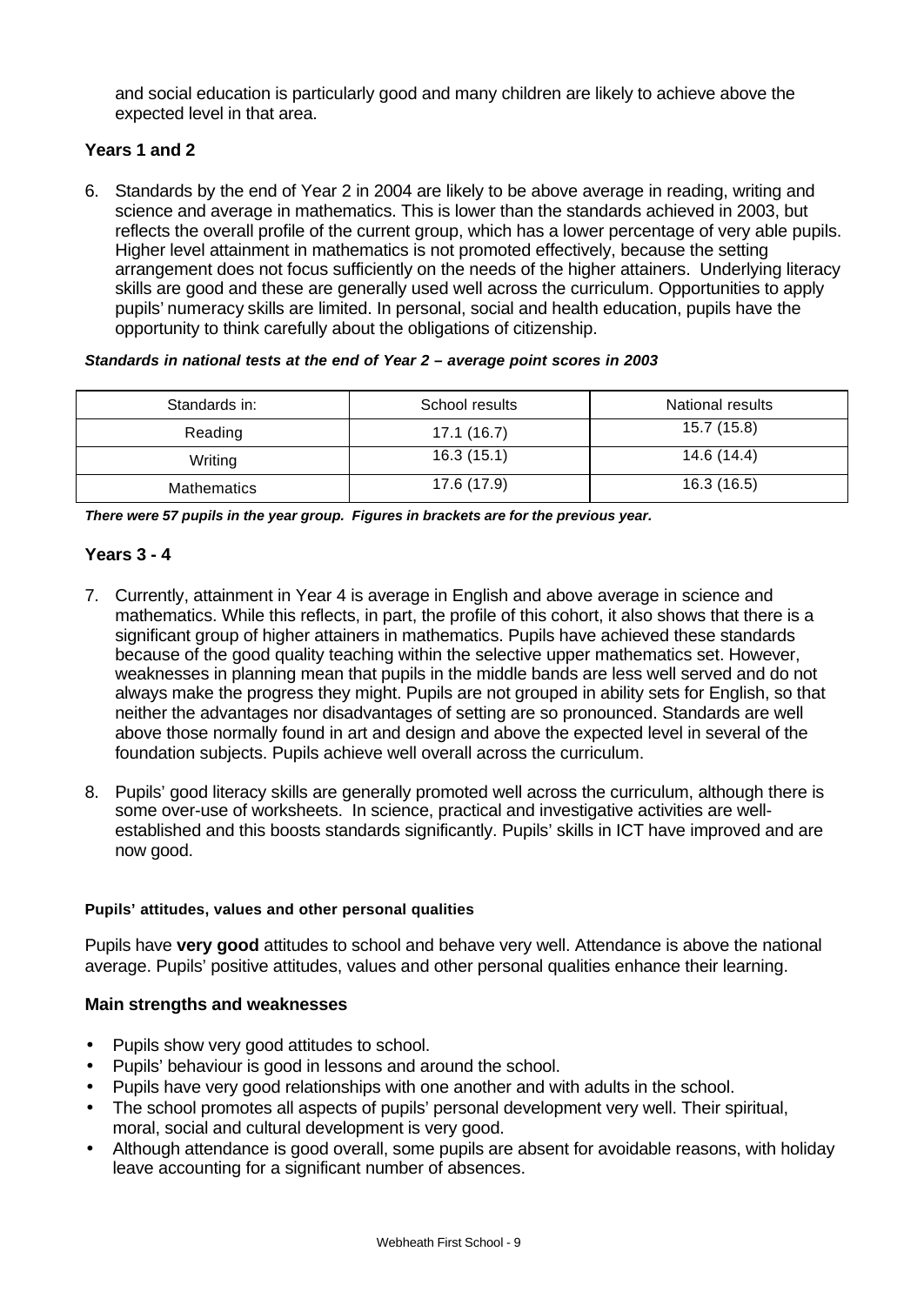# **Commentary**

- 9. Pupils like school, and come to it expecting to learn and to achieve well. Attitudes were positive and enhanced learning in all lessons observed. Pupils arrive punctually, settle quickly and listen attentively. They find lessons interesting and very much enjoy active tasks, such as scientific experiments. They are eager to answer questions and to make contributions to discussions. Many are good independent learners who use their initiative and look up information for themselves at home. Pupils also show enthusiasm for the wide range of extra-curricular activities provided. Participation in lunchtime and after school activities is high.
- 10. Relationships are very good. This encourages effective learning and good behaviour. Pupils respect and trust members of staff, and so behave well in lessons. Pupils also get on very well with each other. They work successfully in class on group tasks, and play together amicably. They behave very well. The school has effective policies and procedures to deal with aggressive behaviour. There have been instances of bullying, but these are uncommon. No pupils were excluded in the last school year. The majority of pupils say that other children are friendly and behave well. Overall, they and their parents are happy with standards of behaviour.
- 11. Personal development is very good because of the importance that the school attaches to provision for spiritual, moral, social and cultural education. Art lessons, displays and the school's sensory garden encourage pupils to reflect on and appreciate the wonder of the world around them. They get very good opportunities to explore their own and different values and beliefs through assemblies, religious education lessons and trips to places of worship. Curriculum subjects such as history and art also make a good contribution to pupils' understanding of other faiths and cultures, as displays of pupils' artwork show. Provision for pupils' moral development is very good. The school has high expectations regarding behaviour, and pupils are aware of it. They know that members of staff expect them to be polite and considerate. The school makes very good provision for social development. Pupils get the chance to enhance their social skills by listening to each other, sharing and working collaboratively in lessons. They are also given good opportunities to use their initiative and accept responsibility. Six pupils serve on the school's "Eco Committee", an organisation dedicated to environmental stewardship, and a further eight act as Team Captains. Eco Committee members and the Team Captains are elected by their peers.

## *Attendance in the latest complete reporting year [%]*

| Authorised absence |  | Unauthorised absence |     |  |
|--------------------|--|----------------------|-----|--|
| School data:       |  | School data:         | 0.3 |  |
| National data:     |  | National data:       | 0.4 |  |

*The table gives the percentage of half days [sessions] missed through absence for the latest complete reporting year.*

12. Pupils' attendance makes a positive contribution to their good achievement. Overall attendance is above the national average. Unauthorised absence is slightly below average. However, a significant number of pupils are away for one or two weeks because of family holidays. In some cases, holiday leave accounts for more absence than illness or other unavoidable reasons.

#### **QUALITY OF EDUCATION PROVIDED BY THE SCHOOL**

The quality of education is **good**. Teaching and learning are **good**. The curriculum is very good, with very good extra-curricular provision. Pupils are cared for well. The partnership with parents is very good.

### **Teaching and learning**

Teaching is **good** overall. In most lessons, expectations are high, pupils are challenged and learn well. Teachers make effective use of assessment information to plan future work, particularly in the Reception classes.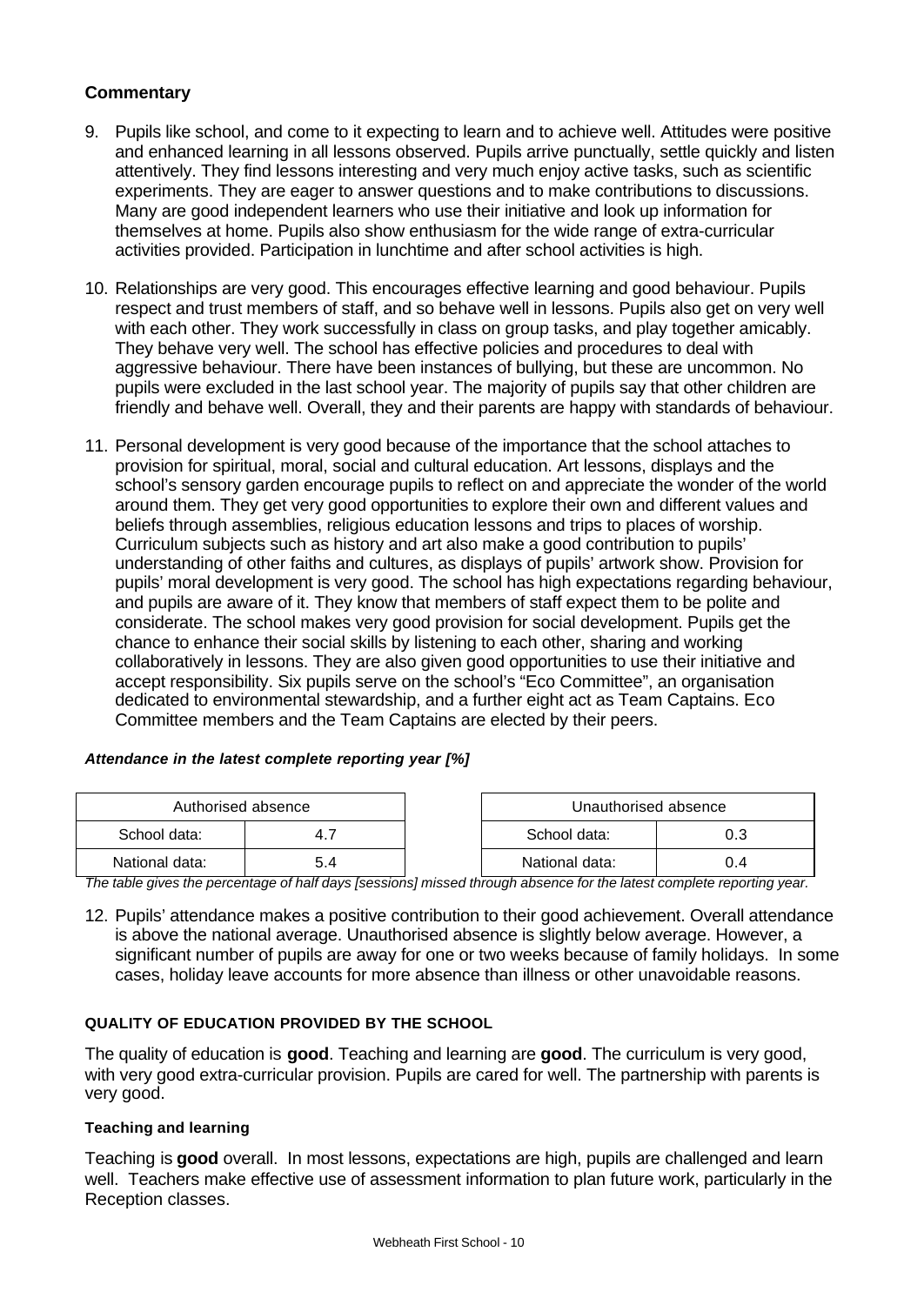## **Main strengths and weaknesses**

- Good teaching enables pupils to make consistent progress and achieve well in most subjects. The school makes effective use of teachers' specialist skills.
- Teachers' use of assessment information to plan future work is good overall, but very good in the Reception classes.
- Teaching assistants support pupils with special educational needs very well.
- Pupils are increasingly encouraged to evaluate their own work and to become independent learners.
- There are some weaknesses in planning in mathematics and this affects the pace of learning and the achievement of some pupils.
- There is some cross-curricular use of ICT, but this remains patchy between year groups.

#### **Commentary**

13. At the 1998 inspection, teaching was, as now, good overall, but with a lower proportion of very good teaching and around one lesson in ten being unsatisfactory. Though still good overall, the quality of teaching has improved. The proportion of very good teaching has almost doubled and the unsatisfactory teaching has been eliminated. Several staff from 1998 remain in the school and there has been a good level of stability over the period.

#### *Summary of teaching observed during the inspection in 39 lessons*

| Excellent | Very good | Good     | Satisfactory | Unsatisfacto<br>rν | Poor     | Verv Poor |
|-----------|-----------|----------|--------------|--------------------|----------|-----------|
| (3%)      | 12 (30%)  | 19 (49%) | 7 (18%)      | $0(0\%)$           | $0(0\%)$ | $0(0\%)$  |

*The table gives the number of lessons observed in each of the seven categories used to make judgements about lessons; figures in brackets show percentages where 30 or more lessons are seen.*

- 14. In the Foundation Stage, staff have a good understanding of the areas of learning and work well in partnership with parents to enable children to learn well. Lessons are well prepared and planning is very good, taking very good account of individual needs. Teaching and learning in the lessons observed were good, enabling children to make good progress. Some very good lessons were observed. Staff achieve a good balance between child-initiated learning and activities planned by the staff. There is a particular focus on the development of literacy skills. Relationships are very good. Children's progress is carefully assessed and recorded. Assessment systems are very thorough.
- 15. Good teaching supports good achievement overall for pupils in the main school. A high proportion of teaching observed was good or better, with a good balance between the year groups. Across the school, pupils are generally challenged well – and respond positively to this approach. The teaching is rigorous and motivates pupils well. A particularly successful feature is the effective use of teachers' specialist skills, for example in music and physical education, to ensure that pupils have a high quality experience and that staff themselves can make best use of their specialist skills. This has a very positive effect on standards. Throughout the school, pupils show a good capacity to work independently or collaboratively. They are expected to get on with tasks. This encourages pupils to be self-sufficient in their learning. Occasionally, however, the excessive use of worksheets limits the opportunity for pupils to take the initiative and to develop skills in independent recording. This is sometimes the case in science and mathematics. There are some inconsistencies in the use of ICT to support learning across the school and between subjects. Teachers question pupils well and, in the best lessons, encourage them to think strategically to devise ways of approaching a problem which can be applied, or creatively adapted, on other occasions. This approach was used well - for example, in several lessons in one of the Year 4 classes. Planning is thorough and well-focused, in most subjects, on individual needs. However, this was a significantly weaker feature in mathematics, where pupils are organised in sets in most years. Teachers tend not to plan for the needs of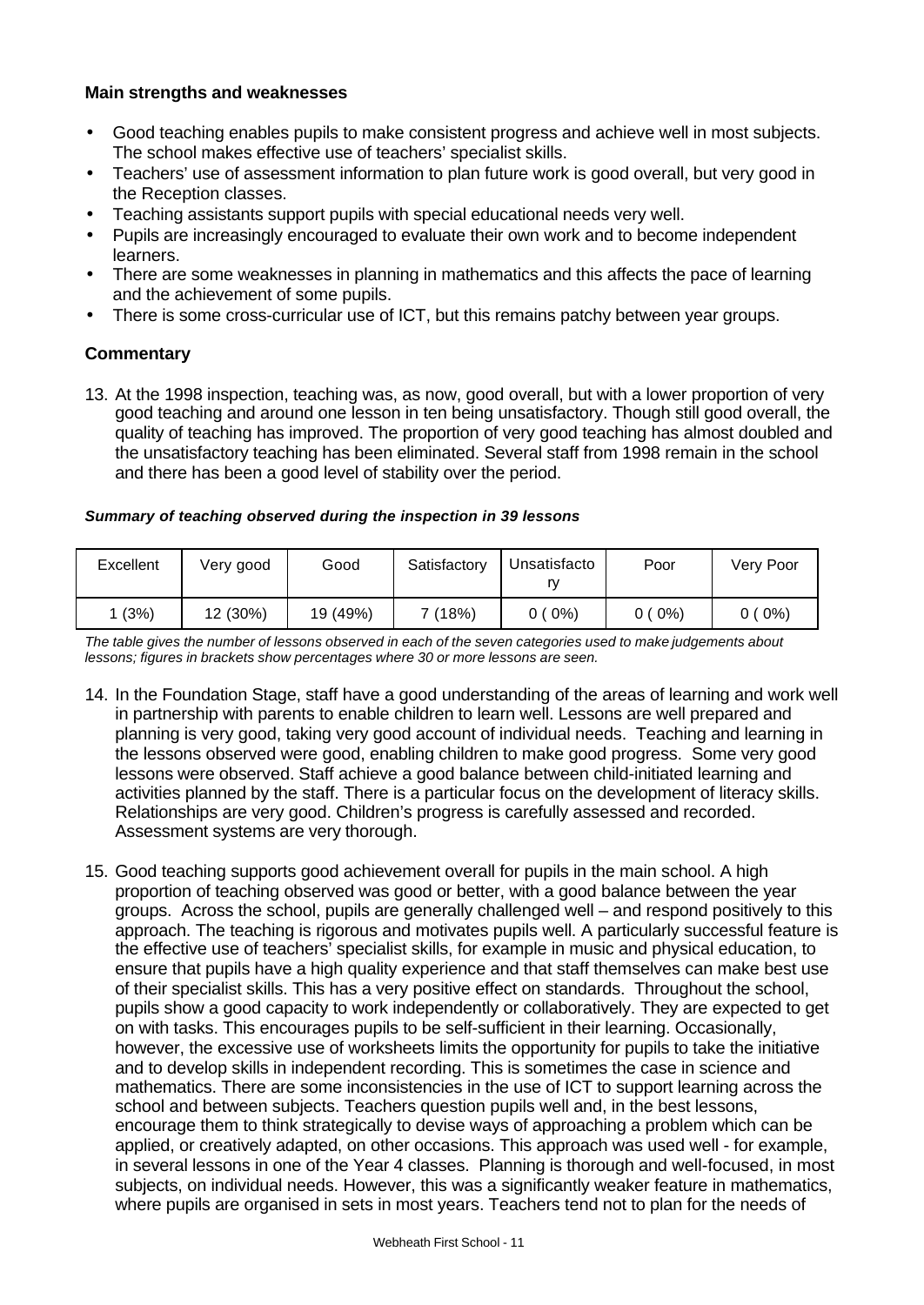groups of pupils within these sets and this often has a negative effect on the pace of pupils' learning.

- 16. Pupils with special educational needs are well taught in lessons and when they are withdrawn. Assessment structures are good and detailed individual education plans are drawn up, outlining the intervention needed. Work is well matched to pupils' needs and basic skills are taught effectively. Classroom assistants give very good support throughout the school. They are well briefed and know the pupils well. The school has developed very good links with outside agencies for support and advice.
- 17. Teachers' methods are chosen well to assist pupils in gaining knowledge and developing understanding. There is, for example, a good level of first-hand learning in science in Years 3 and 4, where pupils experience a creative investigative approach. This is less secure in Years 1 and 2, where activities tend to be pre-packaged and too little initiative is left to the pupils. History and geography curricula are well-supported by visitors and the local environment. The school has developed good planning structures with plenty of guidance for staff to draw on. Curriculum links are clearly identified and well-established, so that teachers can work efficiently. Clear objectives are set for learning. These are frequently referred to in lessons. Other than in mathematics, good use overall is made of assessment in Years 1 to 4 to support the planning of work which is appropriately matched to pupils' needs. Pupils are given helpful comments when their work is marked, to help them improve their future work, although the quality of comments and rigour of the marking varies between subjects. Pupils are being trained to evaluate their own work and that of others. This was evident in many lessons in physical education.
- 18. Teachers make good use of data to track pupils' progress and identify areas of weakness. Progress is effectively tracked in writing and numeracy every half term, and this helps with target-setting, at least in English. Individual targets are set in English and pupils appear to have a good knowledge of these. This has yet to be developed in mathematics and science. Outline assessment procedures are in place for most foundation subjects. The use of homework to support pupils' achievement is good. Homework is set consistently, carefully marked and makes a good contribution to pupils' learning.

## **The curriculum**

Provision for meeting the curricular needs of pupils is **very good.**

## **Main strengths and weaknesses**

- The curriculum is very good. It provides a rich range of opportunities for pupils.
- A number of imaginative and innovative curricular initiatives have been introduced.
- There is a very good level of enrichment of the curriculum through the extra-curricular activities, educational visits and visitors.
- Provision for pupils who have special educational needs is very good.
- The contribution of the learning support staff is very good.

- 19. The curriculum is very good, offering considerable breadth of opportunity to its pupils. The content of each subject is properly balanced and documentation provides a good structure on which to base planning. This helps to ensure that knowledge and skills are built incrementally. There is a very good level of creative and innovative curricular development designed to enhance achievement, raise academic standards and develop personal qualities – for example, the extensive programme of activities to raise pupils' awareness of environmental issues.
- 20. All pupils are given very good access to the curriculum. The dedication and hard work of teachers and support staff creates a purposeful and secure environment with equal opportunity for every pupil. Where appropriate, lessons generally contain separate activities designed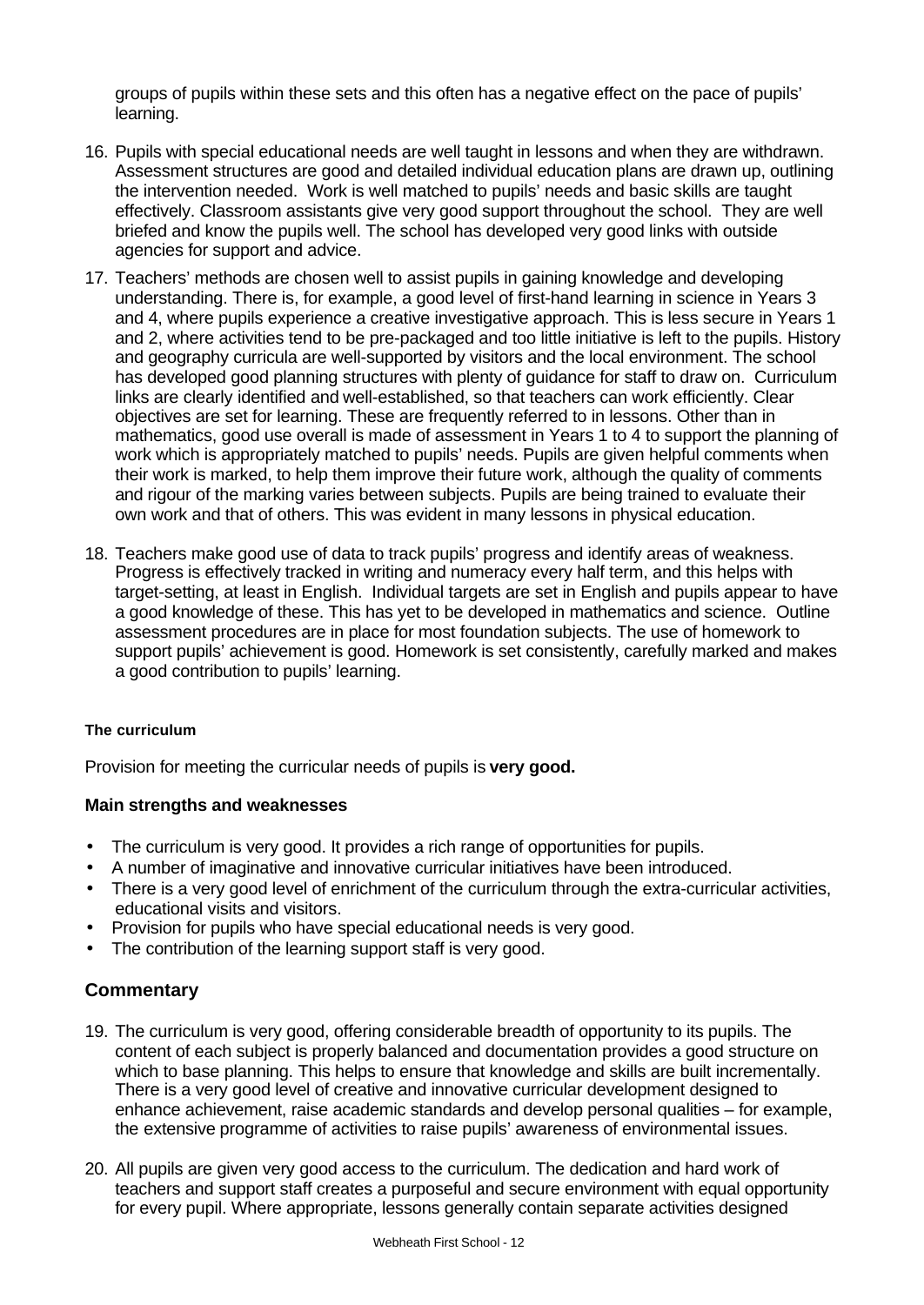specifically for the higher and lower achievers. The setting arrangement in mathematics seeks to continue this process although the planned activities do not always acknowledge the range of mathematical capabilities within a particular set.

- 21. Pupils with special physical, emotional or educational needs are fully incorporated into the life and work of the school. Staff are sensitive to the personal circumstances of each pupil. Provision for pupils with special educational needs is good. Pupils are supported well by learning support staff, enabling them to make good progress.
- 22. Although the time allocated to the curriculum is barely in line with that recommended for Years 3 and 4, provision is augmented by a very good range of extra-curricular activities which embrace artistic, sporting, musical and other clubs. In addition, all pupils benefit from visits to places of educational interest and by specialist visitors to school. Productions, performances and assemblies provide further opportunities for pupils to develop self-confidence and a range of talents. Pupils are very keen to participate in these activities and one-third of pupils are learning to play a musical instrument. The 'Eco Project' programme provides very good opportunities for pupils to develop greater awareness of community, citizenship and the environment. Pupils speak about this initiative with enthusiasm. Good links between subjects are evident, as in some Year 1 work relating to *Water*. As well as the scientific and geographical elements, pupils learnt about the symbolism associated with water and wrote creative poems. The annual Arts Week also provides stimulating learning opportunities.
- 23. The provision for pupils' personal, social and health education is good. Wide-ranging discussions embrace topics of importance to pupils' understanding and needs. Consideration of relationships, responsibilities and feelings are included in this approach. There is an appropriate policy for the teaching of sex education and matters relating to health education are given substantial emphasis. The school's programme for health education includes the required emphasis on the importance of diet and harmful substances. Considerable efforts are made to develop pupils' self-esteem, to enrich their experiences and to develop them as capable, responsible people.
- 24. Preparation for each stage of education is good. Teachers liaise closely to make sure that the curricular and other needs of pupils are considered when pupils are admitted to the school, when they move between classes and when they transfer to middle school.
- 25. There is a good match of teachers' expertise to meet curricular demands. Subject co-ordinators provide informed leadership. The contribution made by the support staff is very good. Good relationships promote an effective partnership between such staff and the teachers.
- 26. The accommodation is satisfactory although parts of the building are in need of refurbishment. Two classes are housed in temporary classrooms and the ICT suite is small for its purpose. Refurbishment of the Foundation Stage accommodation is planned. In addition, the school is developing the outside areas in imaginative ways. The sensory garden and the projected woodland area, for example, enhance the aesthetic appeal of the site and provide valuable learning opportunities. There is a satisfactory range of resources. Those for religious education, history, geography, art and for pupils with special educational needs are good.

#### **Care, guidance and support**

The school takes **good** care of pupils. It monitors their progress closely and supports them effectively.

## **Main strengths and weaknesses**

- Arrangements for the induction of new pupils are very good.
- Members of staff know pupils as individuals and give them very good personal guidance.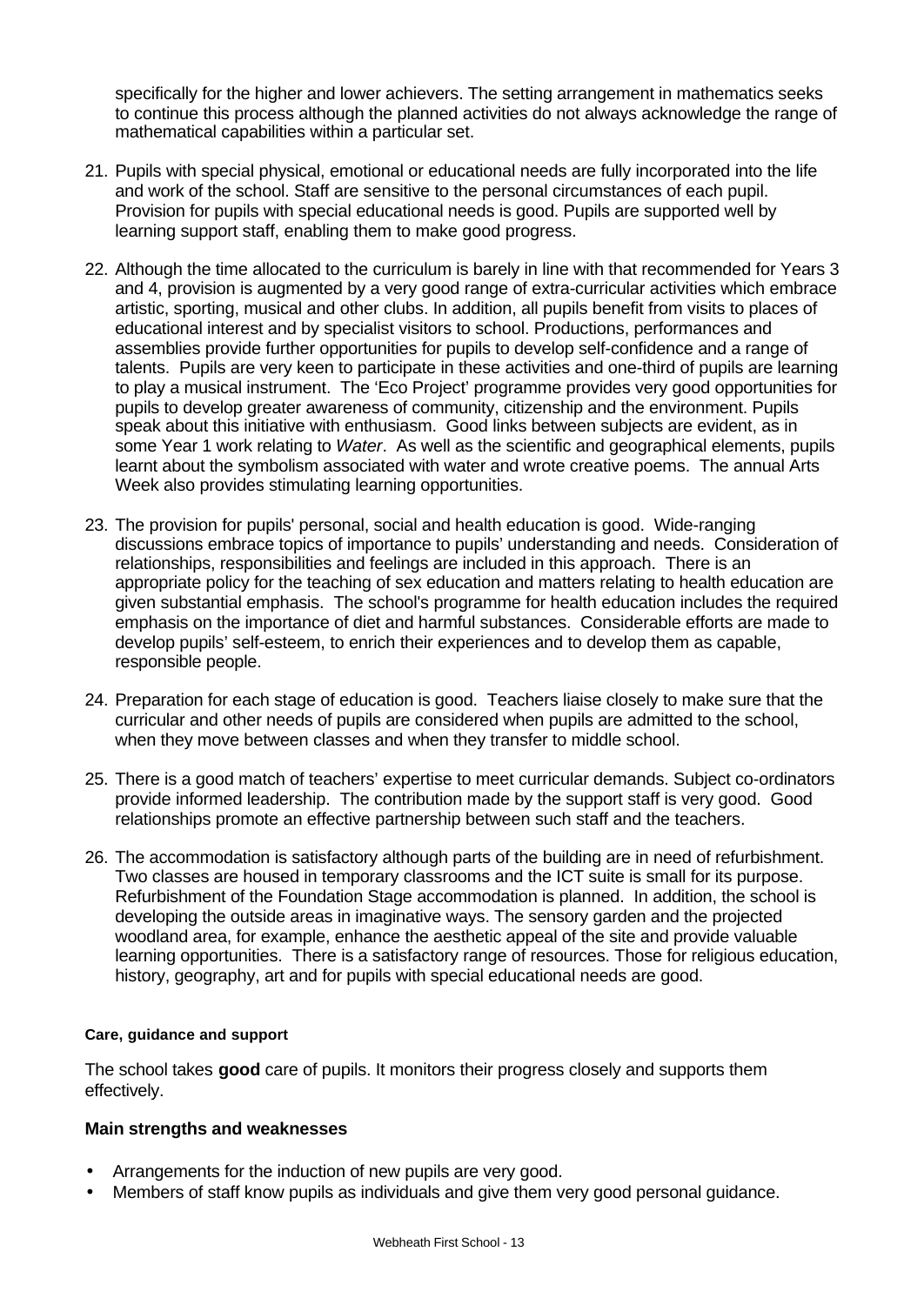- The school monitors and supports pupils' progress well.
- There are effective procedures for ensuring pupils' welfare, health and safety.
- Arrangements for consulting pupils and acting on their views are good.

# **Commentary**

- 27. The school takes effective measures to safeguard pupils' welfare. It makes sound provision for child protection and has good procedures for dealing with issues of health and safety, such as risk assessment and first aid. The governing body has an active role in ensuring health and safety. The level of supervision during break and lunch hours enhances pupils' safety. Supervisors reduce the likelihood of boisterous or aggressive behaviour by encouraging children to engage in organised playground games.
- 28. Pupils get very good support when they start school. The induction of children into the Reception classes is handled very effectively. As a result new children settle in smoothly, quickly become confident and make good progress. Year 4 are given good preparation for the next stage of their education. Webheath works closely with local middle schools over induction days and the transfer of pupils. Parents with older children say that the arrangements work well and pupils make good progress at their new school.
- 29. Pupils receive very good personal support. Teachers know them very well as individuals. They monitor their progress closely on an informal basis, identify any problems, and provide guidance that meets each pupil's specific needs. The school's family atmosphere enhances the quality of care. Pupils have friendly and trusting relationships with members of staff. They say that that there is always someone in the school to whom they can turn for help if they are worried or in trouble.
- 30. Provision of support and guidance is securely based on good monitoring and assessment of pupils' personal development and academic attainment. Members of staff record and track their achievements via the school's system of sanctions and rewards. The school acknowledges and celebrates their successes and provides support to individuals in difficulties. The quality of academic guidance through marking and target setting is uneven across the curriculum. It is good in English but less well developed in mathematics.
- 31. The school has good arrangements for seeking and acting on pupils' view. The Eco Committee is an effective forum for consultations and expression of opinions. It is complemented by good informal communication between pupils and members of staff. In answer to the inspection questionnaire, nine out of ten pupils said that their teachers listened to their ideas and followed them up well.

## **Partnership with parents, other schools and the community**

The school has **very strong** links with parents and with the community. Links with other schools are **good**. Overall, the school's partnerships make a valuable contribution to pupils' learning and progress.

## **Main strengths and weaknesses**

- Parents make a very good contribution to their children's learning at school and at home.
- Parents find the school very welcoming and approachable.
- The quality of information for parents is good.
- Links with the community enrich the curriculum and enhance provision for pupils' personal development.
- Good links with other schools assist the smooth transfer of pupils.

## **Commentary**

32. Parents are supportive of the school. They are particularly happy with the quality of leadership and management and the range of extra-curricular activities. Only a very small minority of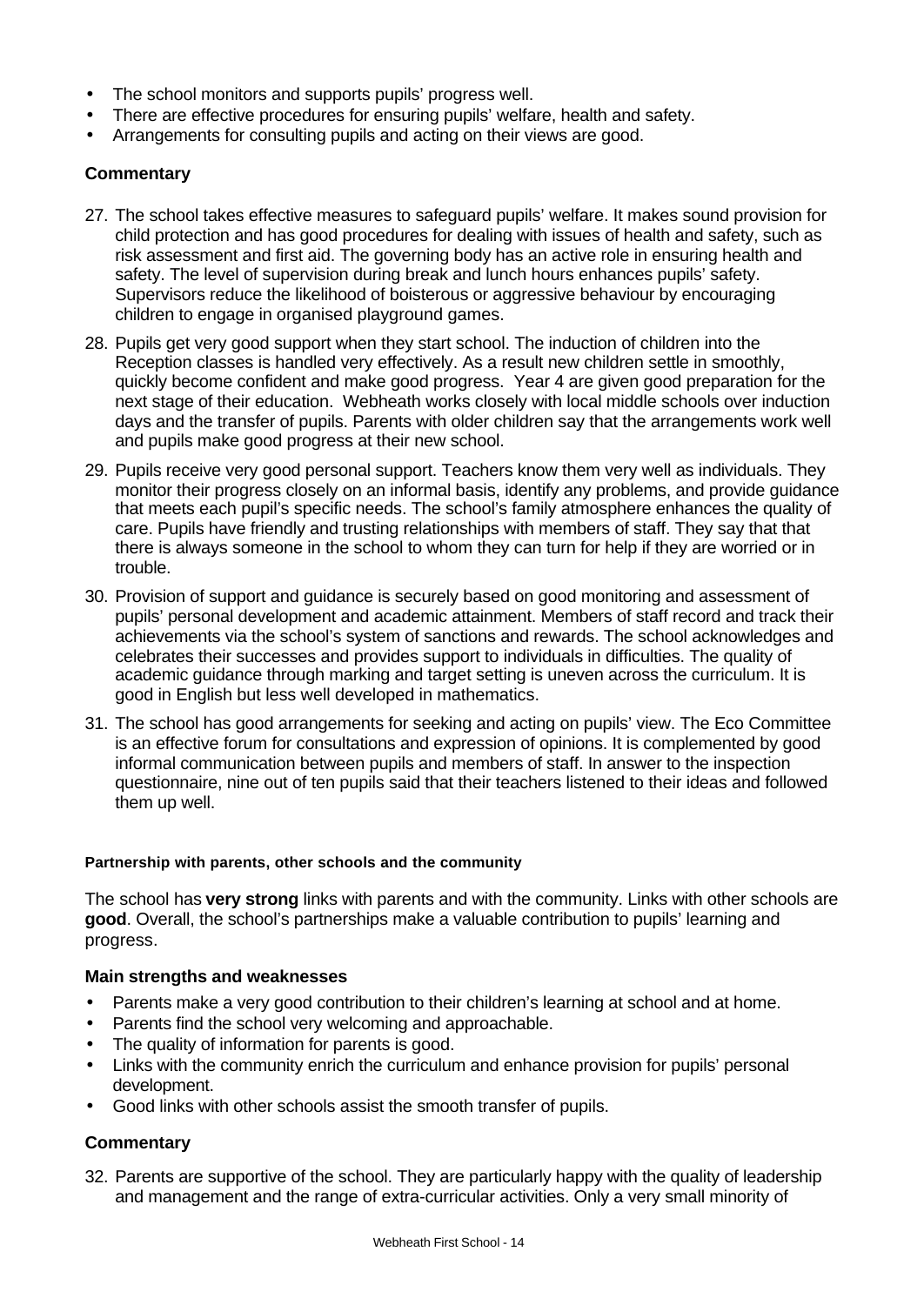parents are unhappy with standards of work and behaviour, but nearly one in seven of the replies to the inspection questionnaire express dissatisfaction with the quality of information on pupils' progress. However, inspectors did not find significant evidence to support these sentiments. Overall, they agree with the majority of parents who have favourable views of the school.

- 33. Parents' involvement with the life of the school has a positive effect on pupils' attainment and progress. Parents take a keen interest in what their children are studying and how well they are doing. They give very good support to their children's learning at home. A good number of parents serve as voluntary helpers or are active in the "Friends of the School". This organisation regularly raises large sums of money that make a very important contribution to school funds. The working parties have significantly enhanced resources for learning by creating the sensory garden.
- 34. The school works well to develop its partnership with pupils' families. It operates a successful open door policy. It welcomes in parents who wish to talk to members of staff and deals swiftly with any complaints. There are also good arrangements for seeking out and acting on parents' views. The quality of information for parents is good. Consultation evenings and written reports provide good accounts of pupils' progress. The end of year reports do not include specific targets, but do summarise strengths and weaknesses and indicate areas for improvement.
- 35. The school has a wide range of well-established links with the community. These play a major role in the provision of extra-curricular activities, such as coaching in tennis and football, and make a very valuable contribution to pupils' spiritual, moral, social and cultural development. Provision for cultural education is enriched by visiting speakers or experts. Strong links with local churches help to promote spiritual development. The local vicar regularly leads whole school assemblies. He has developed a very good rapport with pupils. They enthusiastically respond to his teaching.
- 36. The good partnership with other schools benefits pupils' learning and progress. For example, the headteacher meets colleagues to discuss issues of common concern and to share good practice. There are good curricular links in physical education. There is effective co-operation with local middle schools over the transfer of pupils. Induction events help to allay pupils' worries and assist them to settle quickly when they join their new school at the beginning of Year 5.

## **LEADERSHIP AND MANAGEMENT**

The leadership and management are **very good**. Management and governance are **good**.

## **Main strengths and weaknesses**

- The headteacher provides very good leadership with a clear vision for the school.
- Co-ordinators lead their subjects very well.
- The deployment of support staff is very good; they are highly effective in support of pupils with special educational needs.
- Governors have a good awareness of the school's strengths and weaknesses. They are very supportive but do not always challenge sufficiently decisions by senior managers.
- There is very good attention to inclusion.
- Financial planning is very well managed. General administration is very good.

# **Commentary**

37. The headteacher provides very good leadership that motivates colleagues and enables the school to develop and improve at a very good pace. He is ably supported by the deputy headteacher and together they provide clear vision, high expectations and good direction for the school's work. Good teaching overall ensures that pupils achieve well. A clear commitment to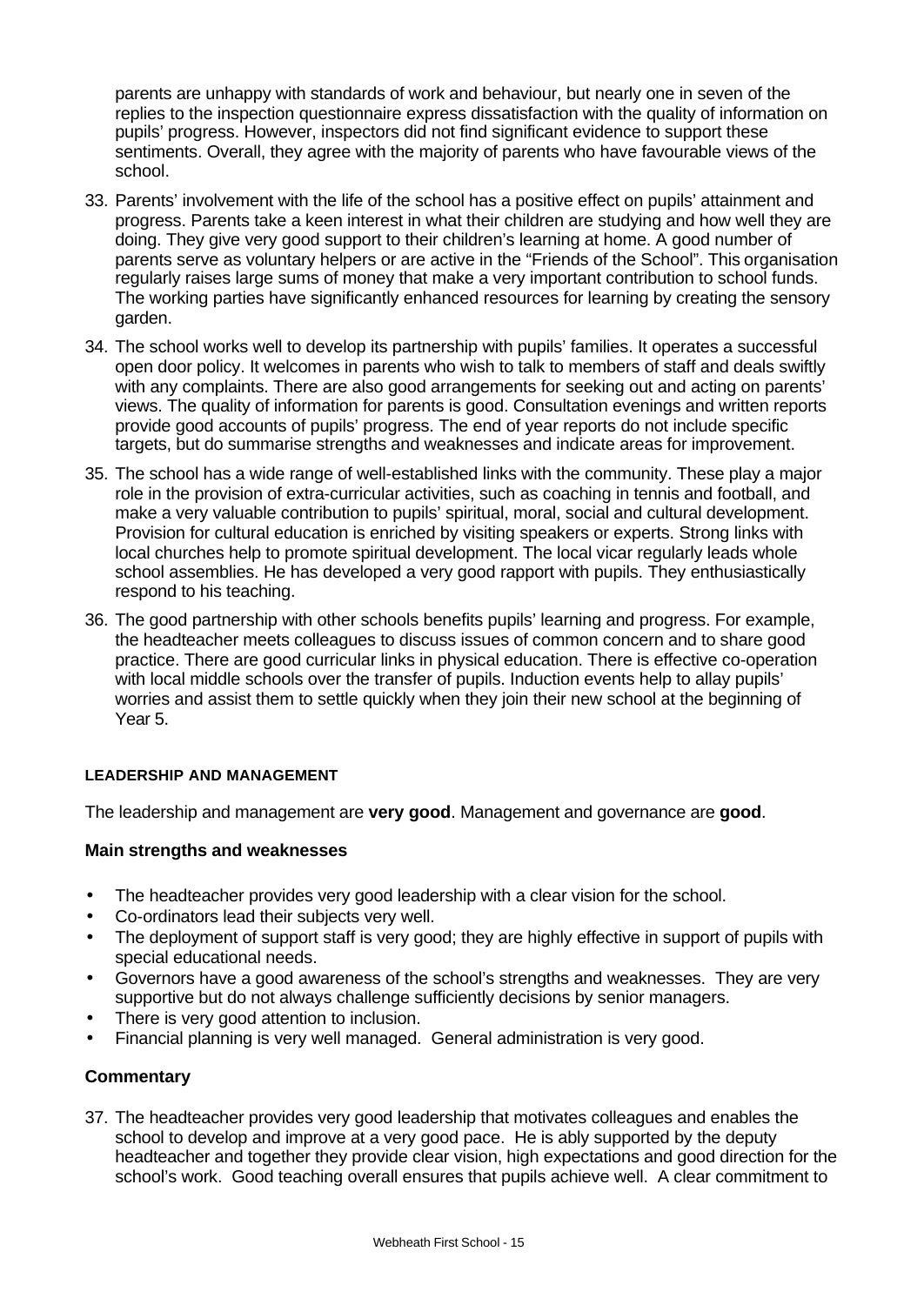further improvement has been successful in raising standards since the last inspection and has led to very good improvement overall.

- 38. The headteacher leads the school with the full support and confidence of the governors. Underpinning the work of the school is the headteacher's very clear sense of purpose and endeavour to sustain a broad curriculum which provides enrichment through an exciting and integrated arts programme. Pupils are treated equally as individuals, whatever their needs, and the school works hard to ensure they get the best from their time in school. All statutory requirements are met.
- 39. The very good leadership of the headteacher has led to the successful establishment of a staff team who are fully committed to making good provision for the all-round development of pupils. Their work is guided by a good school development plan that focuses on the drive for further improvement in standards. This has been successful in many areas of the curriculum. Performance is tracked well through analysis of data from national and school based assessments. Monitoring of teaching and scrutiny of work help the school to know effectively how well it is doing. Subject co-ordinators are fully accountable for their subjects and manage their responsibilities very well. There are effective systems to support staff new to the school.
- 40. This is a school where all pupils are provided for very well. The management of special educational needs is very good. The school follows the recommended Code of Practice and has effective links with all the appropriate external agencies. Pupils' progress is carefully monitored and assessed and very good additional support is allocated to individuals on the basis of need. The targets in pupils' individual education plans are reviewed regularly and amended to reflect progress or additional difficulties encountered. The very few pupils with English as an additional language are also very well supported through the very good work of the support staff.
- 41. The management of the school is good. There are effective procedures in place to enable the school to run smoothly on a day-to-day basis. Performance management is fully implemented and is effectively supporting staff development. Everyday administration is very good, relieving the headteacher and staff of many routine management tasks. The caretaker and cleaning staff carry out their duties very well, maintaining a high standard of cleanliness throughout the school.
- 42. Financial planning is very good with prudent management of the school budget. There are clear links between the school development plan and the budget.

| Income and expenditure $(E)$ |         | Balances (£)                        |         |  |
|------------------------------|---------|-------------------------------------|---------|--|
| Total income                 | 627.322 | Balance from previous year          | £37,671 |  |
| Total expenditure            | 641.034 | Balance carried forward to the next | £23,959 |  |
| Expenditure per pupil        | £2,297  |                                     |         |  |

#### *Financial information for the period September 2002 to March 2003*

43. The governance of the school is good. Governors are very supportive of the headteacher and have a good understanding of the strengths and weaknesses of the school. They are well informed about pupils' performance and budgetary detail and are developing their role in monitoring and evaluating the work of the school effectively. The governors fulfil their statutory duties well and know and understand the principles of best value, although they do not always challenge decisions made by the headteacher and senior management as fully as they could. Policies cover the school's stance on all required areas, such as racial equality and equal opportunities. The school meets the needs of its pupils well and provides **good** value for money.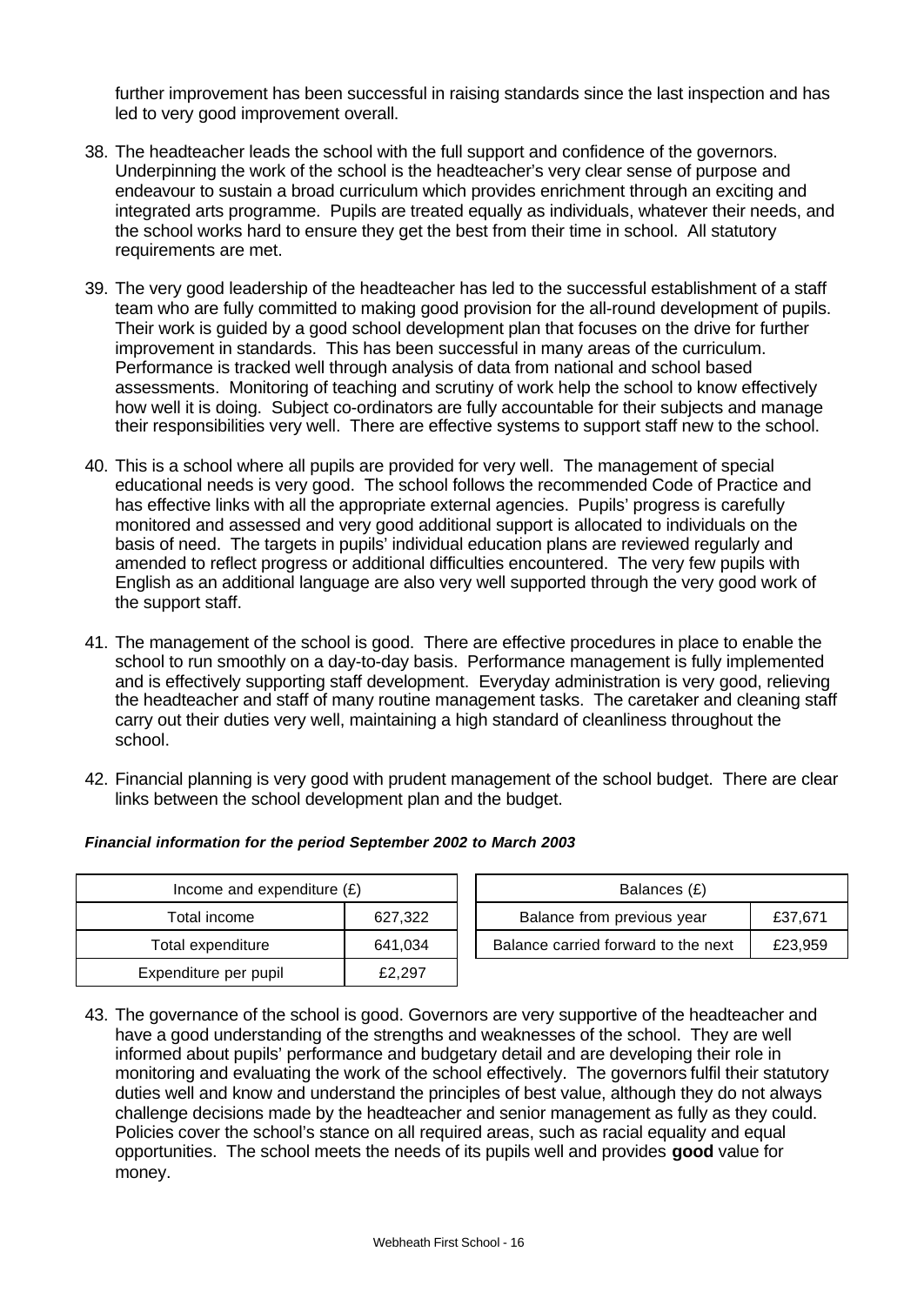# **PART C: THE QUALITY OF EDUCATION IN AREAS OF LEARNING, SUBJECTS AND COURSES**

# **AREAS OF LEARNING IN THE FOUNDATION STAGE**

- 44. Children receive a good start to their education in the Reception classes. Teaching is consistently good and often very good. Children benefit from a very good, well-planned curriculum. There is a good balance between self-selected and adult directed activities with a strong emphasis on the development of learning through play and a clear focus on the development of literacy skills. The leadership and management of the Reception classes are very good. Very good support from classroom assistants and very good parental support make a valuable contribution to children's learning. Very good assessment procedures are in place. Information from these is used very effectively to plan the next stages of learning. Very good development has resulted from participation in a major self-evaluation in the Foundation Stage through the *Effective Early Learning Project*. As a result there has been very good improvement since the last inspection. Children are prepared well for transfer to Year 1.
- 45. Children enter Reception in the September of the year in which they will be five. Most have had some pre-school education. There are currently 59 children in the Reception classes. At present there are no children identified with special educational needs. The very few children for whom English is an additional language are very well supported and as a result achieve as well as others in the class. Very good induction procedures ease the transition from home to school and establish good links with parents who are very positive about the start children receive to their education. Attainment on entry is average with the full range of abilities represented, although many children have above average speaking skills. Achievement is good in many areas of learning and is very good in their personal, social and emotional development and in their physical and creative development. Most children are likely to achieve all the Early Learning Goals, and a significant number will exceed these by the time they enter Year 1.

## **PERSONAL, SOCIAL AND EMOTIONAL DEVELOPMENT**

Provision in personal, social and emotional development is **very good**.

#### **Main strengths and weaknesses**

- Teaching is very good and children achieve very well.
- Classroom routines are very well established.
- Personal, social and emotional development is integral to all class activities.

#### **Commentary**

46. Children enter the school with the expected range of skills in personal, social and emotional development. These skills develop very well within the Reception classes as a result of the very well planned curriculum, very good teaching, very good relationships and high expectations of behaviour. Children quickly learn classroom routines. They listen carefully to instructions and participate enthusiastically in all the activities. Adults provide good role models for children, who are happy to come to school and eager to learn. They are encouraged to share, take turns to speak and listen to each other. They are expected to take responsibility for clearing their workspace at the end of activities and show a good level of independence when doing so. Most children are likely to exceed the Early Learning Goals in this area of learning.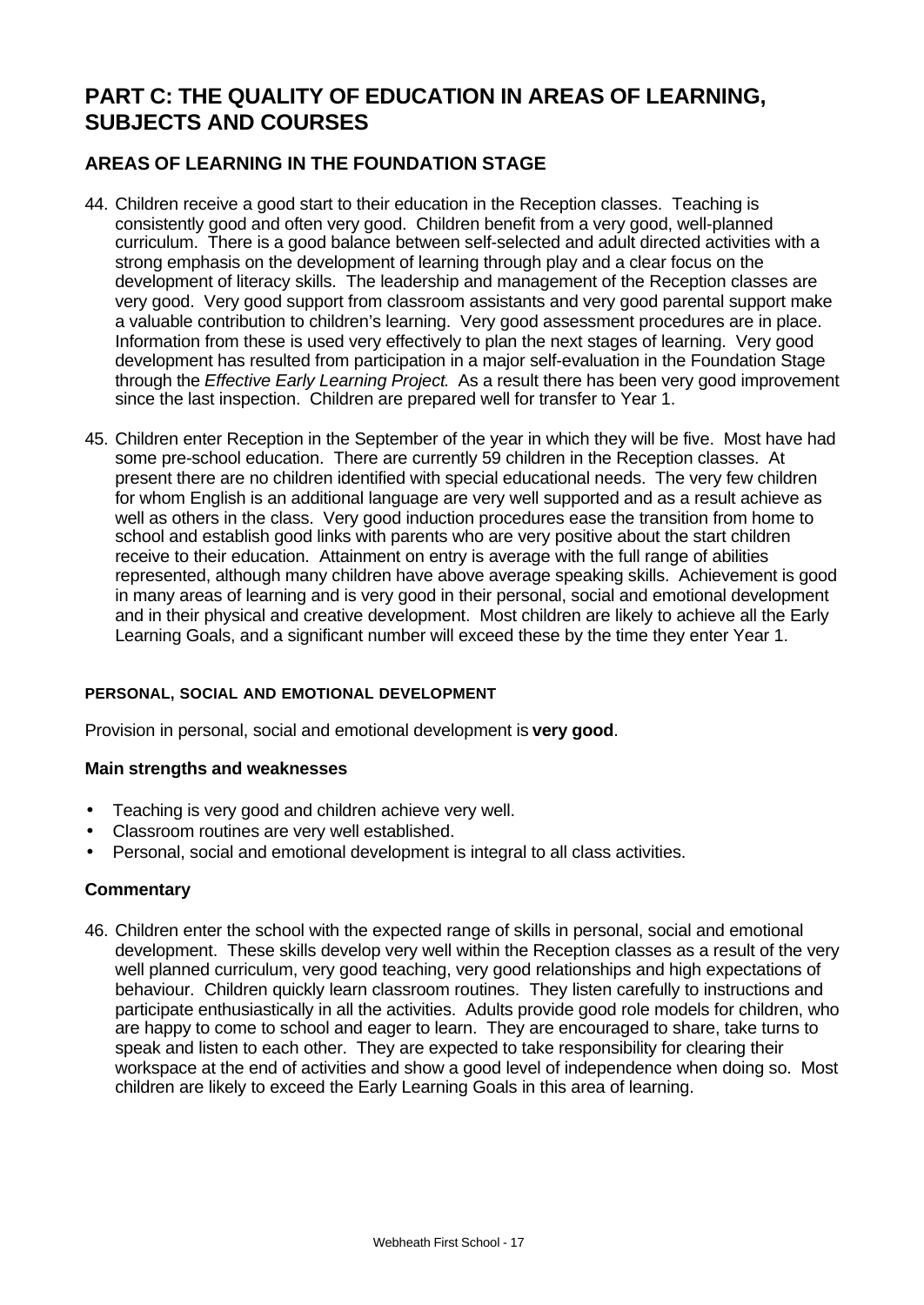#### **COMMUNICATION, LANGUAGE AND LITERACY**

Provision in communication, language and literacy is **good**.

#### **Main strengths and weaknesses**

- Teaching and learning are good.
- Children achieve well overall, particularly in speaking and listening. However, writing skills are not as well developed.

## **Commentary**

47. Attainment is average when children start in Reception, although a significant number have good speaking skills. They achieve well and make good progress as a result of well planned activities. Very good relationships with teaching and support staff contribute effectively to children's learning. Most listen carefully and follow instructions obediently. Many are confident and articulate when speaking with adults or other children. The children are given good opportunities to develop a love of books, such as 'Handa's Surprise', and are well supported at home in the development of early reading skills. Most children recognise a good number of initial sounds and a significant number are reading the early books in the reading scheme. Although opportunities are provided for children to engage in purposeful early writing activities, such as making books about the life cycle of a frog, writing pizza recipes and shopping lists, there are some missed opportunities to develop writing skills further through role play and other activities, and this is reflected in the average standards of writing at the end of the Foundation Stage. Good attention is given to formal letter formation. Class teachers enable children to engage effectively in extended conversations. Their language skills are developed well through well focused questions that challenge children to use their language and extend their skills in a variety of situations. For example, role play activities 'on safari' and in 'Handa's Market' are well planned to extend language skills. Good intervention from support staff contributes well to extending children's speaking skills. Most children are likely to achieve the Early Learning Goals in communication, language and literacy by the time they start in Year 1. A good number will exceed these in speaking and reading skills. Fewer will exceed them in writing.

#### **MATHEMATICAL DEVELOPMENT**

Provision in mathematical development is **good**.

## **Main strengths and weaknesses**

- Teaching and learning are good.
- Basic number skills are reinforced well.
- Well planned practical activities enable children to learn well.

- 48. Children enter Reception with average mathematical skills. They achieve well as a result of good teaching and well planned practical activities, carefully matched to their abilities. A variety of number rhymes and songs support children's learning well. The activities successfully develop a secure sense of number, order and sequence.
- 49. Higher attainers recognise and count numbers to 20 and beyond. They form numbers correctly and create repeating patterns with good understanding. They record simple addition sums to 10. Most children have a good understanding of mathematical vocabulary such as 'taller/shorter' and 'heavier/lighter' and terms such as 'estimating'. Higher attainers understand symmetrical patterns when printing butterflies. Using mirrors they create symmetrical objects. Lower attainers print randomly. ICT is used well to support mathematics. Most children have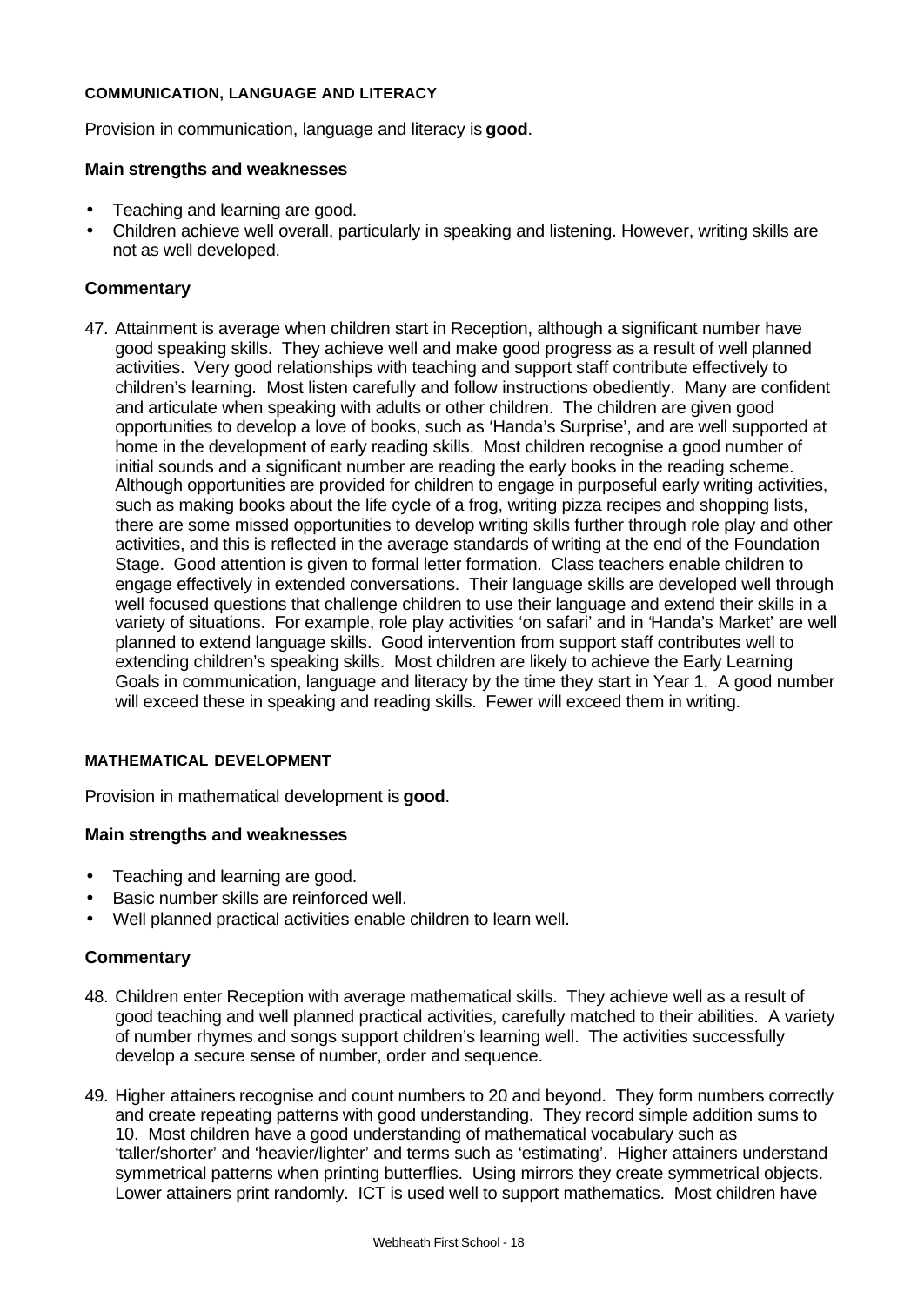good mouse control and higher attainers use the symmetry tool confidently. Lower attainers are not secure in this activity and also struggle to create repeating patterns accurately.

50. Role play in 'Handa's Market' helps children to recognise and add together coins when shopping. The good range of practical activities holds children's interest well and provides many opportunities for sorting, ordering, matching and counting. Most children are likely to achieve the Early Learning Goals in this area of learning and a good number will exceed these by the time they start in Year 1.

#### **KNOWLEDGE AND UNDERSTANDING OF THE WORLD**

Provision in knowledge and understanding of the world is **good**.

#### **Main strengths and weaknesses**

- The quality of teaching and learning is good.
- Good use is made of the outdoor area and resources available.
- Very good questioning by adults extends children's thinking skills well.
- Classroom displays contribute well to this area of learning.

## **Commentary**

- 51. Children enter Reception with the expected standards for their age. The good teaching and good range of experiences ensure that children achieve well in extending their knowledge about the world. Lessons are well planned and linked well to other areas of learning. For example, when investigating exotic fruits, children use their different senses, make observational drawings and describe what they can see and taste. Children know the names of the seasons and months of the year. They use mirrors and magnifying glasses to carry out investigations. They are aware of the life cycle of the frog, recall events from the past and draw artefacts from long ago. When investigating freezing and melting they predict where an ice cube will melt first in the classroom. Using the story 'Handa's Surprise' as a stimulus, children locate Africa on a globe and explore African songs and drumming. In religious education they extend their knowledge of African culture, exploring music, dress and dance. They design African masks and hats. They also enjoy stories from the Bible such as 'Noah's Ark'. They make simple maps such as the route Red Riding Hood took to Grandma's house. In the forest area and sensory garden they experience sounds such as Caribbean music.
- 52. Well-structured role play and timely intervention contributes effectively to learning. Visits and visitors also make a valuable contribution to children's knowledge and understanding of the world. Good use is made of resources, including computers, to develop and support learning. All children are on course to achieve the Early Learning Goals by the time they enter Year 1 and a significant number will exceed them.

#### **PHYSICAL AND CREATIVE DEVELOPMENT**

Overall provision is **very good**.

## **Main strengths and weaknesses**

- Teaching is very good and leads to very good achievement.
- The teachers provide a very good range of experiences.
- Support assistants make a valuable contribution to learning.
- Very good use is made of the outdoor areas, including the forest area and sensory garden.
- Children make good progress in developing movement and actions in response to music.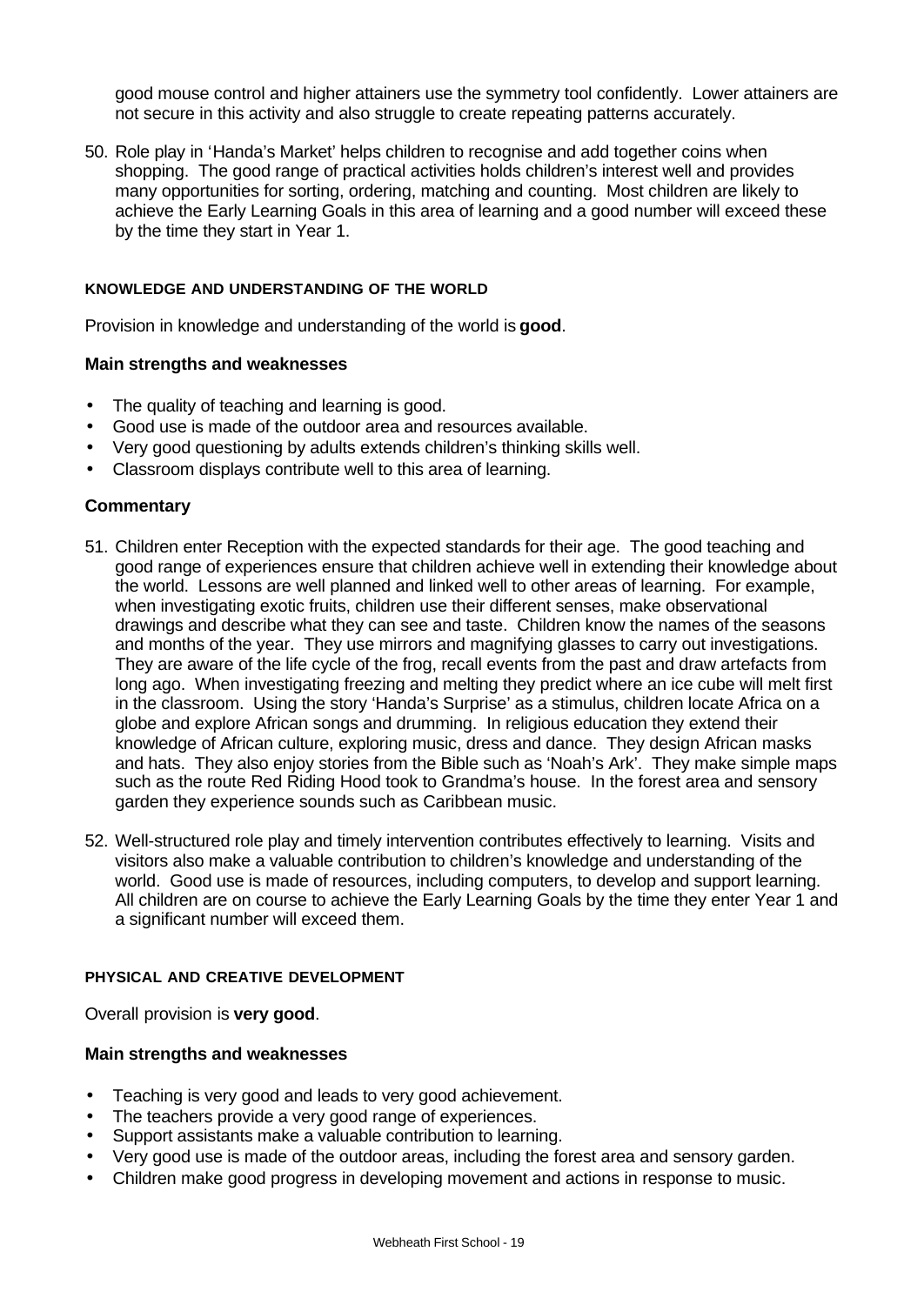# **Commentary**

- 53. Children enter Reception with the physical and creative skills expected for their age. The adults help children to develop their control of small manipulative skills well because there are good opportunities through well-structured activities involving cutting, sticking, painting, and moulding as well as pencil skills. They soon learn to control brushes and pencils carefully in most cases and cut, stick and paste effectively. In dance, teaching and learning are very good and promote very good achievement and attainment that is above that expected nationally. Often music and dance take place in the forest area. When moving rhythmically to African drumming, they do so with good co-ordination and control, expressing themselves freely and moving with great enjoyment. Many children show very good footwork and lively imaginations, 'we could smack the carpet to make a drum beat' says one boy as he dances. This lesson makes a very good contribution to children's cultural and personal development, led very well by a classroom assistant. The very good outdoor provision ensures all children have experience with large wheeled toys and a wide range of outdoor activities. All adults working in the Reception classes have high expectations of children's independence.
- 54. There is a very good range of experiences to develop children's creative and imaginative skills. Role play areas provide good opportunities for imaginative play and have a positive effect on mathematical and speaking and listening skills. Teachers use music, songs and rhymes very effectively to enhance creative understanding. All children can keep a steady beat while chanting rhymes. They have a good repertoire of songs and most sing tunefully and with much enjoyment. There is a good focus on language. Children are familiar with a wide range of untuned percussion instruments. They listen attentively to a Zulu song called 'Tula Tula' and describe how it makes them feel. Learning is fun and achievement is very good as a result of very good teaching. All are on course to achieve the Early Learning Goals and many will exceed them in these areas of learning.

### **SUBJECTS IN KEY STAGES 1 and 2**

#### **ENGLISH**

Provision in English is **very good.**

#### **Main strengths and weaknesses**

- The leadership of English is very effective.
- Teaching is good, overall; pupils achieve well.
- Target setting is very good. Pupils evaluate the quality of their work with increasing skill.
- Planning to develop speaking and listening skills is very good.
- Pupils with special educational needs receive very good support in lessons and achieve well against their specific targets.
- Literacy support programmes to improve learning are well taught. Non-teaching staff support pupils' learning very well.
- There are good links with other subjects, but there is some over-reliance on photo-copied worksheets, which limits opportunities for pupils to write in different contexts.

#### **Commentary**

55. Standards in English are above average by the end of Year 2 and average at the end of Year 4. This reflects the overall ability profile of the respective year groups. Achievement is good because planning is carefully matched to pupils' differing abilities and needs. Pupils are well challenged and teachers have high expectations. The achievement of pupils with special educational needs is good because of well-organised support in literacy lessons. Improvement since the last inspection has been good.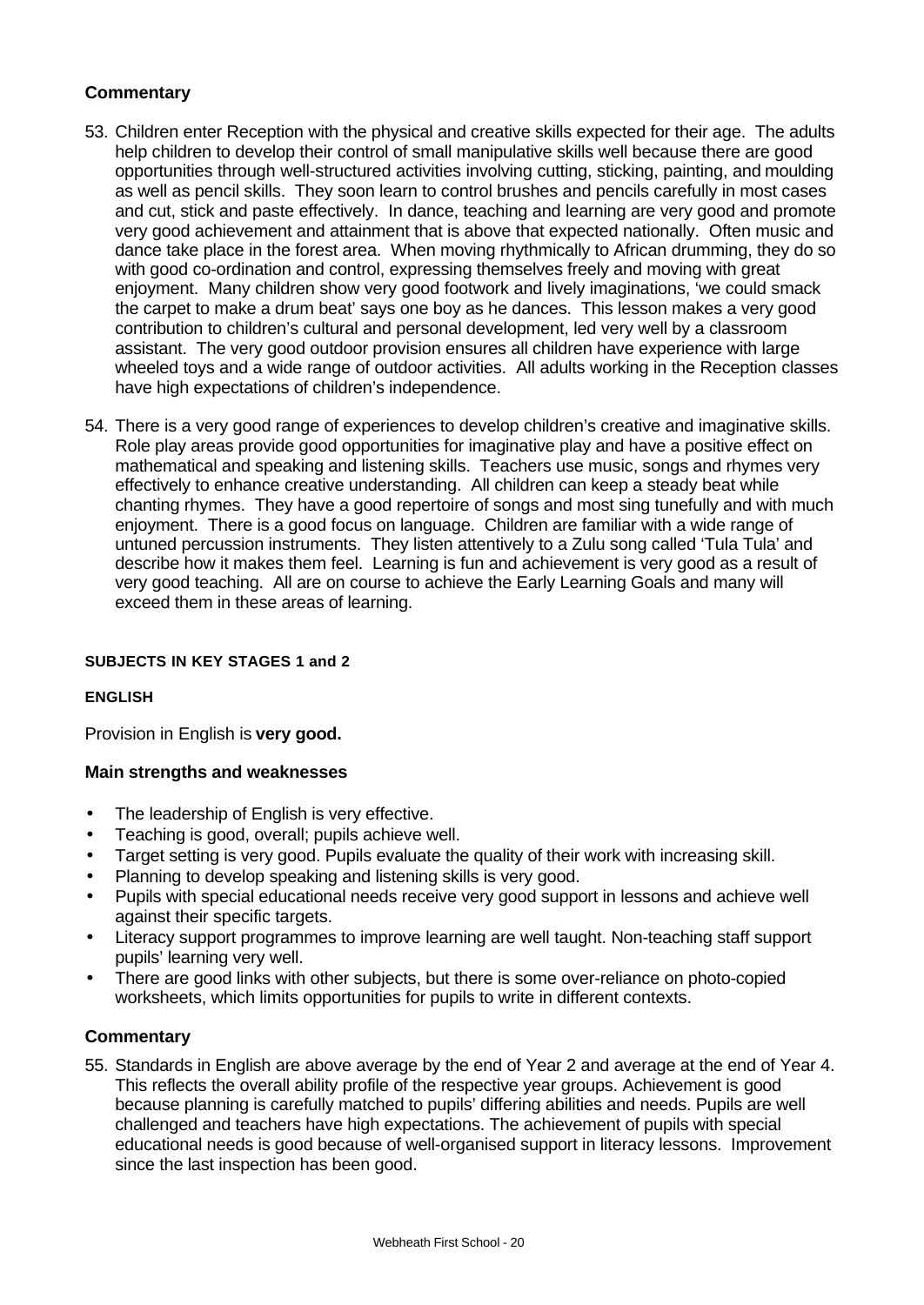- 56. Overall, standards in speaking and listening are above average. The use of key questions promotes thinking and discussion. Pupils respond confidently when spoken to and conversations are often well extended. Staff work hard to help pupils to extend their vocabulary by encouraging them to talk in different situations, to each other and to a variety of audiences. The use of very good lists of relevant subject terminology helps extend pupils' vocabulary, while discussion and drama activities help them to communicate correctly and effectively.
- 57. Standards are above average in reading for pupils in Year 2. These pupils are very confident in discussing the actions of the main characters and justifying views using evidence from the text. There are good daily opportunities for all pupils to engage in group, paired and silent reading. These are working well, helping pupils to become more independent learners and reinforcing phonic knowledge and understanding. Year 4 pupils have an author to study each half term – currently, Dick King Smith. Clear guidelines, helping pupils to write well-constructed book reviews, are used well across the school. There are two libraries with good quality stock. Displays celebrate the work of authors and capture pupils' interest very well.
- 58. Writing across the school has improved. The pupils have responded well to relevant, purposeful, creative planning. Higher attainers in all years achieve well and write for a range of purposes. Older pupils are well challenged to use powerful language, especially in trying to write persuasively to the council to stop a road being built across their environmental area and the school field. The range of writing in Year 2 is well structured and shows a secure grasp of story writing and the use of effective vocabulary. A visiting speaker during Arts Week had raised the profile of poetry across the school, helping pupils to recognise language conventions and grammatical features used in poetry. Younger pupils are beginning to use basic punctuation accurately and their writing is increasingly extended.
- 59. Handwriting is improving. The new handwriting scheme and the literacy strategy spelling lists are in place and are beginning to raise standards. Most pupils in Year 2 are using joined up writing and are writing in ink.
- 60. The work of the pupils with special educational needs shows how well they are integrated. These pupils have very positive attitudes to their work. Individual education plans are well focused on pupils' key needs, with appropriate and clear targets. The intervention programmes to boost the learning of specific groups of pupils are taught well.
- 61. The quality of teaching is good overall, with some very good teaching seen. Here the teachers' use of very good questioning and intervention techniques enables pupils to use their knowledge of language conventions and grammatical features in writing. As a result, pupils achieve very well. Teachers' expectations are high. They plan work carefully to meet the differing abilities in their class, so ensuring that all pupils are challenged. Relationships are very good and this is reflected in pupils' very positive attitudes to learning.
- 62. Assessment information is used very effectively to set class targets. The new method of writing assessment introduced last September is successful. It has shown the pupils' progress throughout the year and the exact level each child is at. All pupils have their own targets and are encouraged to assess their own work. In a very good Year 4 lesson, pupils evaluated their partner's work and set them a target for the next lesson. This helps them to know what it is they need to learn next. Marking is very effective in helping pupils to improve their work.
- 63. The well-qualified and very effective co-ordinator has worked extremely hard to move the subject forward. She is very knowledgeable and enthusiastic and is promoting a literacy curriculum, which is challenging, purposeful, creative and motivating.

## **Language and literacy across the curriculum**.

Language and literacy across the curriculum is good overall. Spoken English is good. Planning identifies opportunities for applying these skills. Teachers encourage pupils to learn the specialist language of different subjects - for example, vocabulary relating to vehicles, in design and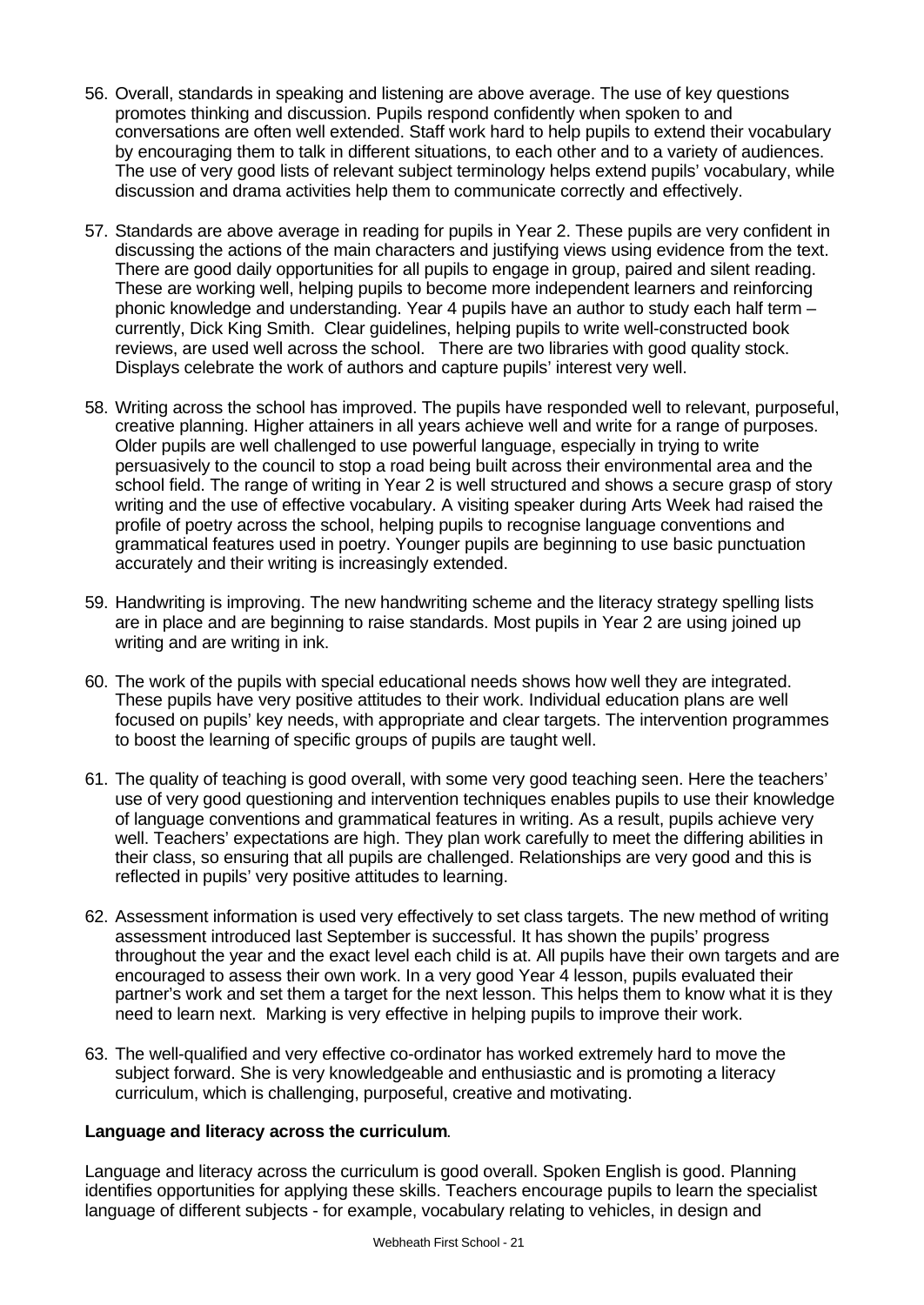technology. There is good evidence of written work in history, geography and religious education. However, there is an over reliance of worksheets in some areas of the curriculum with, for example, too few planned opportunities for pupils to use their recording and writing skills in a scientific way. Pupils have used computers for independent research and to present their work more effectively.

## **MATHEMATICS**

Provision in mathematics is **satisfactory** overall.

## **Main strengths and weaknesses**

- Though standards are currently above average in Year 4, pupils' achievement is variable through the school. Higher attainers are well-supported in Year 4.
- While much of the teaching in Years 3 and 4 is good, pace is a weaker feature in some lessons. This affects pupils' learning.
- Lesson planning does not always take account of the range of pupils in each class.
- Standards of presentation could be improved teachers' expectations should be higher. There is an over-reliance on worksheets in Years 3 and 4.
- Individual target-setting has not yet been implemented.

- 64. Standards in mathematics are above average in Year 4, but average in Year 2. This runs counter to the overall academic profile of each year group. However, generally, attainment in Year 4 has been positively affected by the good provision for the higher attainers. Almost all of the pupils in the top set are working confidently within the Year 5 curriculum. This is a result of the focused teaching they have received and means that the overall attainment of the year as a whole is above average. Although Year 2 is considered a stronger group academically, their attainment, on the basis of the information provided by the school, remains within the average band, with a lower proportion of pupils achieving the higher Level 3 than was the case in 2003. The setting arrangement does not provide the same advantage for able pupils as is the case in Years 3 and 4.
- 65. Although pupils' achievement is, at present, satisfactory overall, it is variable across the school. The management of the setting arrangements needs review. In Year 2, setting implies only the teaching of the lower-attaining pupils in a separate group. Average and higher attaining pupils remain together in their classes. This does not provide sufficiently for the higher attainers, given that planning is not sharply focused on meeting the needs of different groups within the set. A different situation arises in Years 3 and 4. The lower attainers (mostly Year 3) and highest attainers (all Year 4) are identified and taught well, though separately. In the remaining three sets, with pupils mostly in the middle ability band, there is insufficient planning for different groups within each class. This affects pupils' learning and is an area for improvement. The achievement of pupils with special educational needs is similar to the others, although it can, on occasion, be better when they are receiving particularly good support.
- 66. There is a satisfactory focus on reinforcing basic numeracy skills. While there are reasonable opportunities for independent recording from an early stage, there is, across the school, an over-reliance on worksheets. This could be improved. Overall, expectations of the presentation and organisation of work are not high enough, even where the teaching is strongest. These factors, together with a variable level of challenge, contribute to erratic achievement. The school is making satisfactory use of practical and investigative work to secure pupils' understanding of key mathematical concepts at present and is adequately resourced to support this approach.
- 67. Teaching is satisfactory overall, though strongest in Years 3 and 4. The impact, even of the better teaching, is diminished by weaknesses in the planning. While the initial input is almost always good, demonstrating good knowledge and understanding of the subject, there is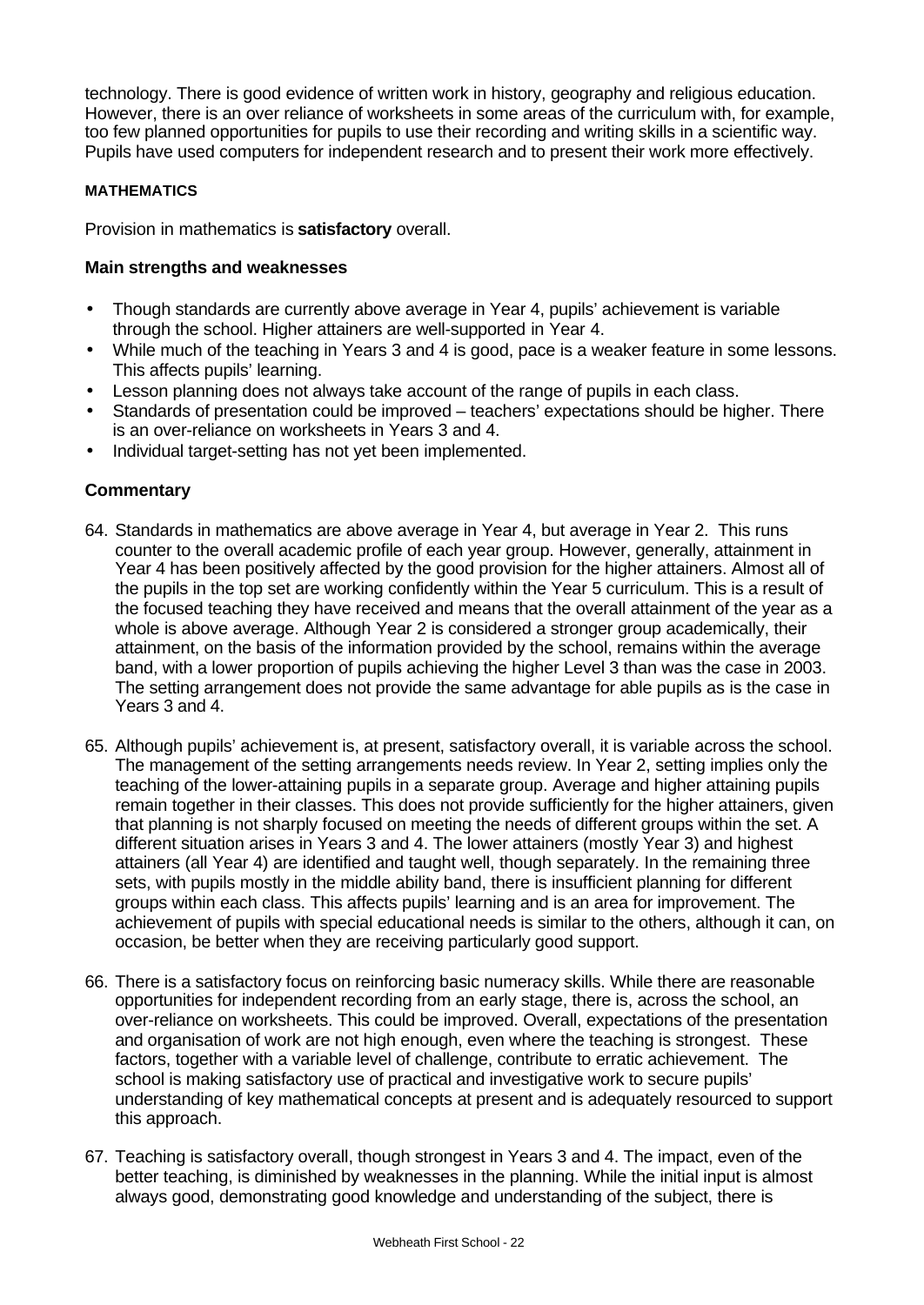sometimes a loss of pace when pupils settle to a task. This was particularly evident in a Year 1 lesson and in one of the middle groups in Years 3 and 4. In the best lessons, teachers challenge pupils to think and to develop strategies to enable them to deal with mathematical problems. They question pupils carefully to ensure that they understand. There is limited use of computers by pupils to support learning in mathematics. Across the school, pupils' learning is underpinned well by the positive attitudes which they bring to their work. At times, however, pupils are reluctant to contribute orally and this could be promoted further.

- 68. Teachers use assessment satisfactorily to guide their planning of future work. The school has identified targets for each year group. Individual target setting, with short-term, achievable targets, has not yet been fully implemented in mathematics. Pupils could be encouraged to evaluate their own understanding. Marking is broadly satisfactory in most classes, with some guidance as to how pupils can improve their performance, but there is scope for greater rigour in approach. Homework arrangements are consistent and satisfactory.
- 69. The leadership of the subject is satisfactory. The co-ordinator has been appointed recently and has had little time to work on her action plan. As an effective teacher she provides a good rolemodel for others and now has a clear understanding of what needs to be done to move the subject forward.

## **Mathematics across the curriculum**

Pupils use mathematics satisfactorily to support their work in other subjects, primarily in science, geography and design and technology. They use graphs and tables to record data in science and practise their skills in measuring when they undertake practical tasks in design and technology. There are some links with ICT, but these could be developed further.

#### **SCIENCE**

Provision in science is **good**.

## **Main strengths and weaknesses**

- Standards in science are above average in Year 2 and Year 4.
- Pupils achieve well in Years 2 to 4 as a result of good teaching.
- Good quality investigative work in most classes helps to reinforce pupils' learning and understanding through scientific enquiry.
- Good use of visits and visitors enhances the science curriculum.
- The subject is well led and managed.
- An over-reliance on worksheets limits investigative work in Year 1.
- The use of ICT in science is not sufficiently developed.

- 70. Standards at the end of Year 2 and Year 4 are above average and have improved well since the last inspection. The good teaching and level of support enables pupils to achieve well.
- 71. Pupils in Years 2 and 4 have a good depth of knowledge and understanding in all the elements of the curriculum, including practical and investigative work. They successfully use their knowledge of scientific facts to make predictions, and to plan, carry out and record investigations. They have a good scientific vocabulary. Pupils draw conclusions confidently and sensibly from their investigations. Most teachers develop skills in scientific investigation well by giving good attention to this aspect and ensuring that tests pupils carry out are fair – based on a clear understanding of what constitutes a fair test. However, in Year 1, much of the work is worksheet driven and this restricts pupils' investigative skills as a result.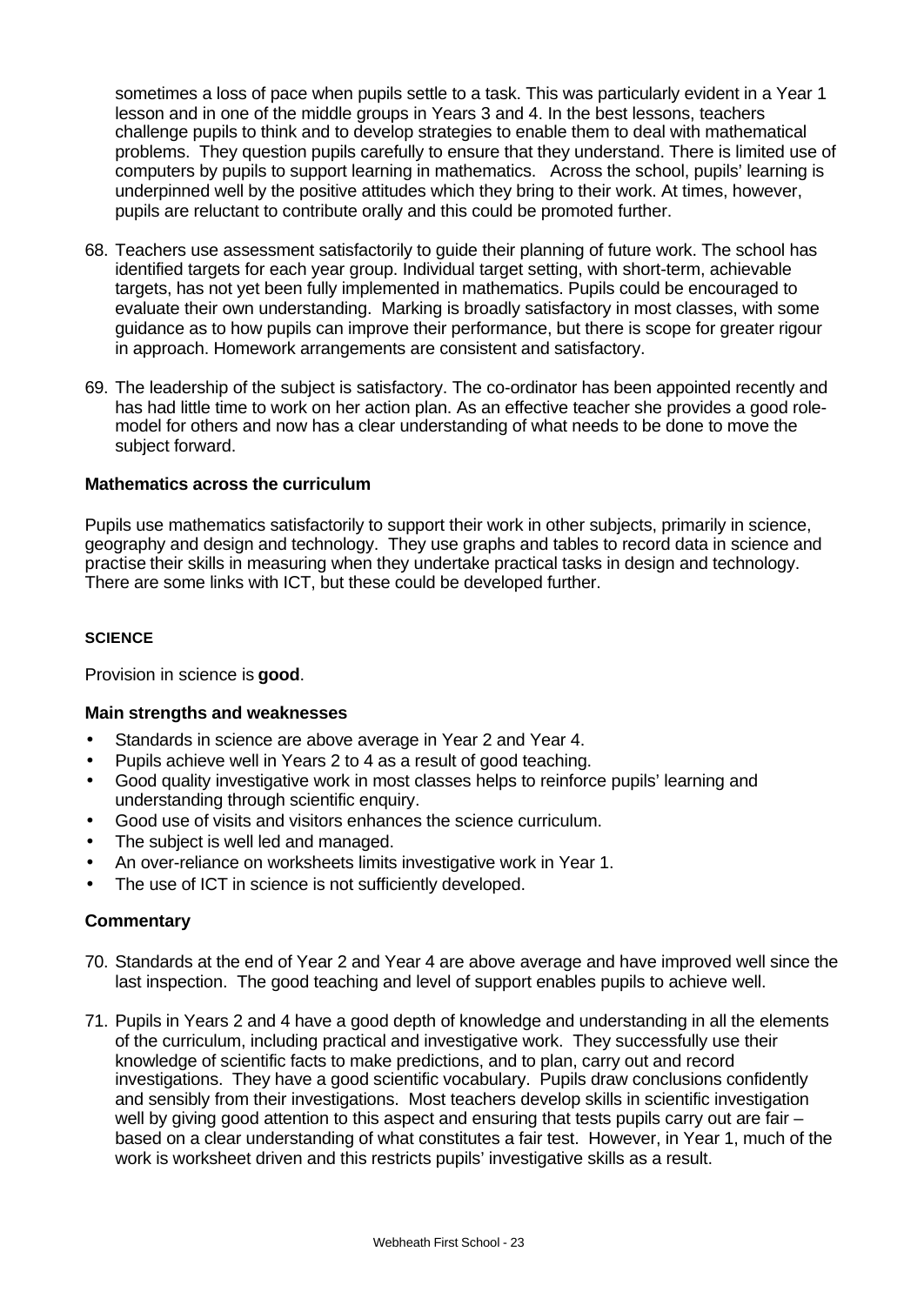- 72. The quality of teaching and learning is good overall. Excellent teaching was observed in Year 4, where direct teaching was made interesting and exciting with engaging resources and dramatic demonstration that amused pupils and made learning fun. The very well planned lesson outdoors reinforced pupils' knowledge and understanding of a fair test as they worked collaboratively in small groups, devising an investigation to test for the strongest leg muscles. Classroom assistants and parent make a valuable contribution to pupils' learning. Pupils with special educational needs are very well supported, enabling then to achieve as well as other pupils. Other features of the good teaching include high expectations and careful questioning to extend pupils' thinking. Regular assessment of pupils' work checks learning and understanding. The curriculum is enriched through a wide range of visits - for example, to Bishop's Wood Environmental Centre, Barston Sewage Works and the Botanical Gardens. In addition, very good use is made of the school grounds, which include a forest area and sensory garden. Through science, very good links are made to other subjects. High quality displays enrich the learning environment.
- 73. Adequate use is made of ICT to support and develop pupils' learning in science, but not enough use is made of computers in lessons, particularly for recording investigations in different ways and using data.
- 74. Since the last inspection, pupils' learning has improved and standards have risen because a greater emphasis is placed on practical investigation and scientific enquiry. Improvements to the curriculum and whole school planning have resulted in better progression and greater enrichment. Leadership and management are good. The co-ordinator has a good understanding of the strengths and areas for development in science. There is a good programme of work for teachers and pupils to follow. There has been some checking of standards and pupils' progress through monitoring of planning, work in books and targets. The monitoring of teaching is about to be further developed, as science is a current priority in the school development plan.

## **INFORMATION AND COMMUNICATION TECHNOLOGY**

Provision in information and communication technology is **good.**

## **Main strengths and weaknesses**

- Standards at the end of both Year 2 and Year 4 are higher than those found nationally. Pupils achieve well.
- The co-ordinator provides good leadership.
- Teaching is good. The guidance for teachers has been well defined.
- Investment in resources and training has had a good effect upon standards.
- The computer suite is cramped and lacks adequate ventilation to ensure comfortable working conditions.

- 75. Standards at the end of Years 2 and 4 are higher than those expected. Achievement is good in all year groups. Skills and knowledge are built methodically and incrementally as pupils move through the school. Almost all Year 2 pupils are able to use a wide range of word processing tools and to save and retrieve files independently. Year 3 pupils are able to record and insert sound effects in the written form of a song. Year 4 pupils can discuss a wide range of topics, such as programming floor devices and on screen control software, with a confidence and competence that is higher than normally found.
- 76. Teaching is good. Teachers have secure subject knowledge, plan lessons carefully and build systematically upon previous learning. They make high, but realistic, demands of pupils. They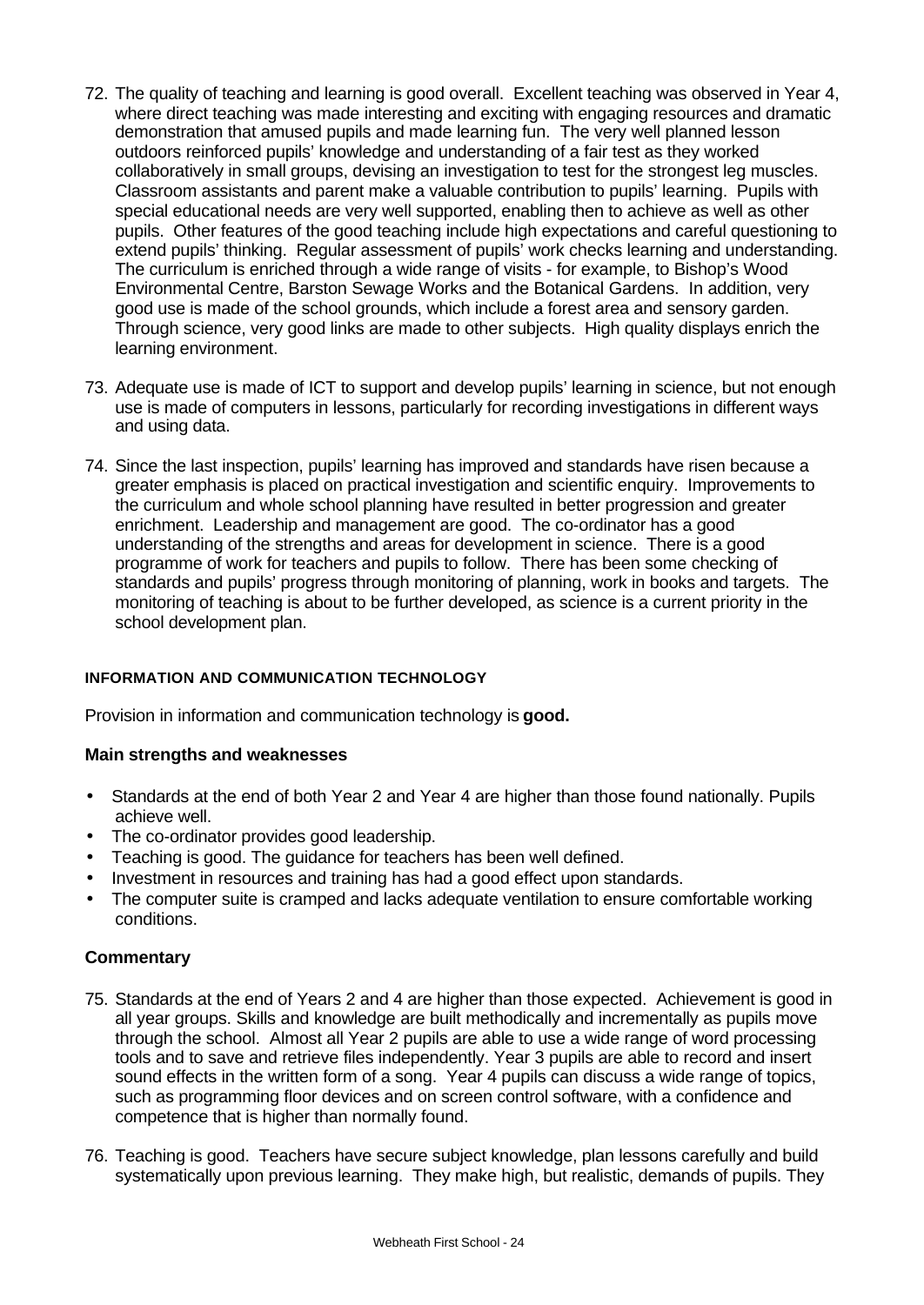have very good class management skills and have very good relationships with their pupils. This generates a very positive working atmosphere and has a good effect upon learning.

- 77. Pupils have very good attitudes in lessons. They sustain concentration well in lessons. They constantly strive to do well and collaborate very productively in pairs and small groups.
- 78. Leadership is good. This is because the co-ordinator is committed to continued improvement and demonstrates a clear, longer-term vision for the subject. She has instigated a number of initiatives to improve standards. There has been significant recent improvement in provision and there is no sense of complacency. The school has put in place detailed guidance for teachers. This supports the delivery of a systematic programme. A sound and manageable process of assessing pupils' progress has been introduced.
- 79. The computer suite makes an important contribution to the effectiveness of learning since it allows direct teaching of skills to be followed by immediate, hands-on experience. However, the room is somewhat cramped and at times excessive heat leads to uncomfortable working conditions. Better ventilation is required to alleviate this problem.
- 80. The school has made a very good response to the shortcomings identified at the last inspection. Standards are considerably higher, achievement is now good, the programme is well defined and resources have been considerably improved. These measures have had a very good effect on standards and achievement.

#### **Information and communication technology across the curriculum**

81. The use of ICT to support work in other subjects is broadly satisfactory. The graphical work in science relating to forces, word processing in English and the use of the internet to research historical topics provide examples of how ICT skills are reinforced, whilst also making an important contribution to learning across the curriculum. However, more could be done to promote the use of ICT in English, mathematics and science. The school continues to augment the range of software to support other subjects and intends to provide broadband access to the internet in order to promote more efficient use of the internet.

#### **HUMANITIES**

- 82. In humanities, work was sampled in **history** and **geography**, with no lessons seen. It is not possible to make an overall judgement about provision. However, there is every indication from pupils' work that standards are likely to be broadly average at the end of both Years 2 and 4. There has been very good improvement in both areas since the last inspection.
- 83. It is clear that themed days and a range of visits and visitors play an important part in making the work interesting and relevant. In history, for example, photographs show the pupils enjoying a Roman Day, a Saxon Day and a Viking Day to aid their understanding of what life was like during the first millennium. Pupils have good knowledge about the past and present in Webheath through studying local maps and walking around the local area. Visits to Bishop's Wood, Avoncroft, Bordesley Abbey, Forge Mill Needle Museum and Tardebigge successfully enhance pupils' learning in both subjects. Pupils in Year 3 make productive use of their day visit to Malvern enabling them to understand some of the physical and human features of this type of environment.
- 84. The subject co-ordinators have worked hard to ensure their subjects reach the expected standard. They monitor planning, teaching and learning in their subjects. They look at samples of pupils' work and are building up a portfolio of good work. Teachers plan to develop speaking and listening skills well using many drama strategies. Work in each topic studied is recorded in booklet form. However, in some areas there is over reliance on photocopied worksheets. This limits opportunities for pupils to develop their skills in sustained writing.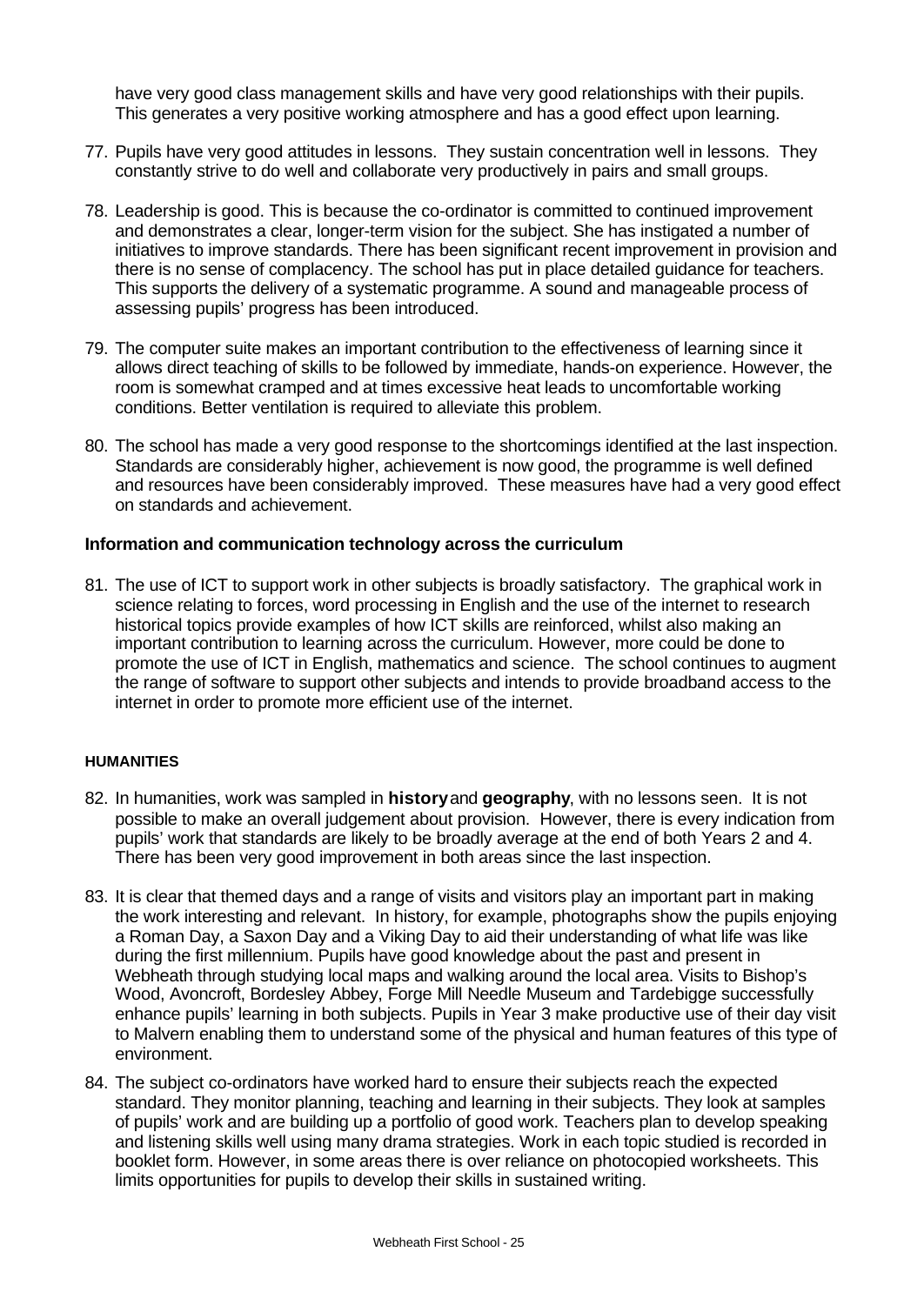#### **Religious education**

Provision in religious education is **good.**

## **Main strengths and weaknesses**

- There is good coverage of the four strands outlined in the Worcester Agreed Syllabus.
- Standards attained are above those expected.
- Visits and visitors to school enhance the subject.
- There are good links with other areas of the curriculum.

# **Commentary**

- 85. Standards are above the expectations of the locally agreed syllabus at both Year 2 and Year 4. This is a good improvement since the last inspection. Even though a lot of work covered in religious education lessons centres on discussions, there was some written work to examine. Analysis of this work and talking to pupils indicate that pupils' achievement is good throughout the school.
- 86. In the lessons seen, teaching was good and pupils are gaining a sound understanding of Judaism, Hinduism and Christianity. Very good use is made of visits to the Mandir, Worcester cathedral, the local church and synagogue. This indicates that pupils are being given opportunities to discover the meaning behind religions as well as facts. The subject is enriched by experiences provided by the staff, some pupils, the local vicar and visiting speakers. There are good examples of cross-curricular links especially with special projects like Arts Week. This was particularly successful in capturing beauty in so many unexpected places through observational drawings, artefacts, sculpture, clay work, painting, printing, the work of famous artists and poetry.
- 87. The co-ordinator is continually updating and reviewing the curriculum. She has a good portfolio of work showing the good coverage of each aspect of the syllabus. The use of the school grounds to re-enact stories in the life of Jesus is particularly poignant. For example, the pupils used all their senses to try to understand and feel how Jesus might have felt in the garden of Gethsemane. Resources are good.

## **CREATIVE, AESTHETIC, PRACTICAL AND PHYSICAL SUBJECTS**

- 88. Only a small number of lessons were observed in **music** and it is not possible to make a judgement on overall provision. However, on the evidence available, it is likely that standards in class music will be above those normally found by the end of Years 2 and 4. This was the case in a very good lesson observed in Year 2, where expectations were high and the pace very brisk. Pupils were able to use their voices flexibly and to modulate the sounds they produced. Resources were very well-used to take learning forward. The significant strength in music provision lies in the wider curriculum. The school works hard to sustain a broad range of opportunities for pupils. There are many performances during the year, with all year groups included. There is a large choir and almost 100 pupils belong to recorder club or take instrumental lessons in a wide range of instruments with visiting teachers. Music is also supported well during the *Arts Week* each year. The subject is very well led and managed by the co-ordinator who uses her specialist skills well across the school. More use could be made of ICT to support pupils' learning. The positive picture outlined in the last report has been developed well.
- 89. No lessons were observed in **design and technology** during the inspection and it is not possible to make a judgement on the quality of provision. However, the subject is given due prominence within the overall curriculum and is taught through a series of clearly defined topics. Good guidance is provided to help teachers plan their lessons. There is good emphasis upon the creative elements of the subject as well as upon the design, construction, evaluation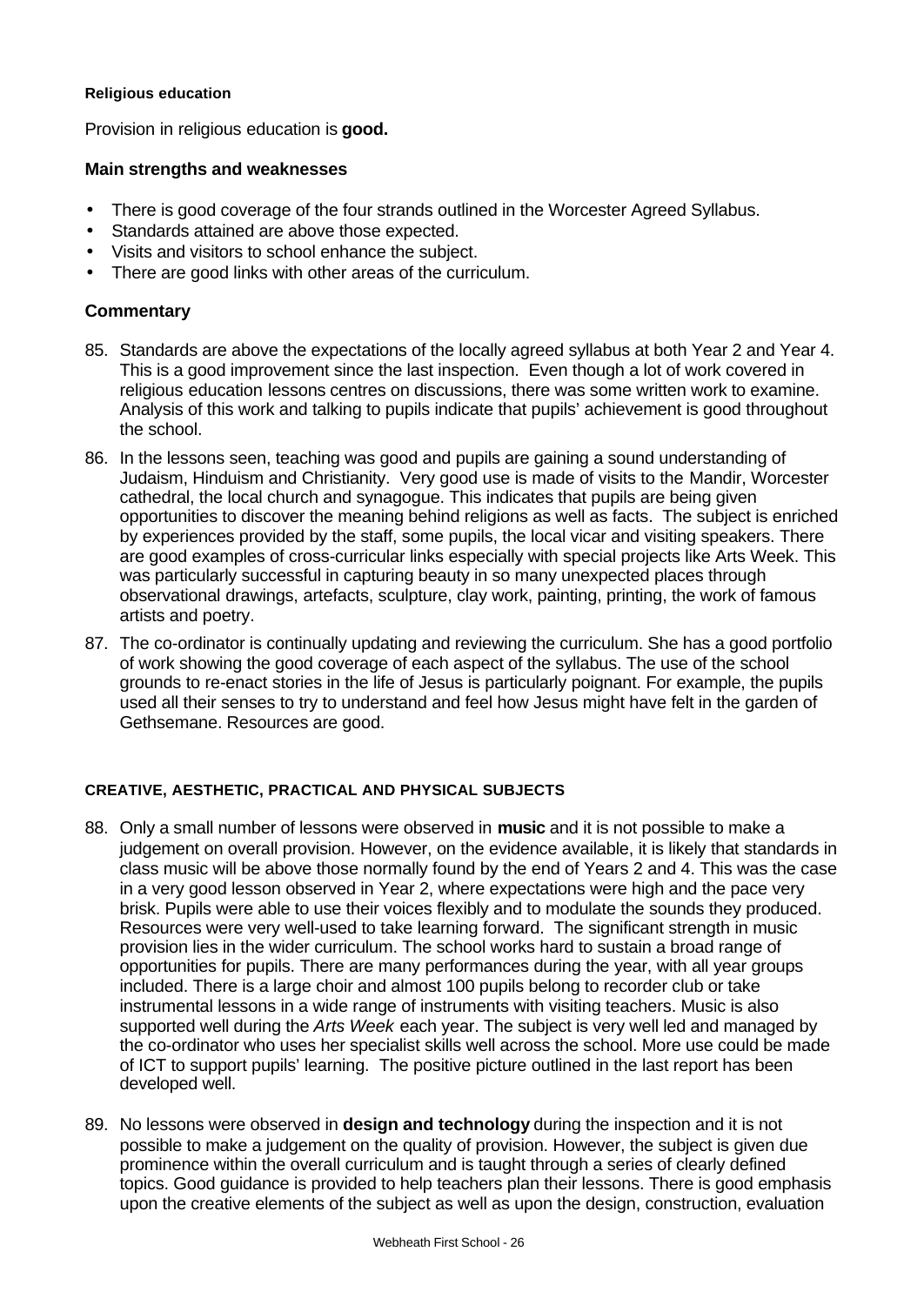and review of the products made. On the evidence available, it is likely that standards will be similar to those found nationally at the end of both Year 2 and Year 4.

- 90. There are good links between the work in design and technology and that in other subjects. This helps to make the topics more interesting and meaningful. When considering the design of a vehicle, for example, Year 2 pupils produced associated pieces of creative writing. The recipe books produced by Year 4 combined aspects of food technology, healthy eating and writing.
- 91. Leadership is good. The co-ordinator for design and technology has considerable expertise and a clear understanding of her role.

#### **Art and design**

Provision for art and design is **very good**.

#### **Main strengths and weaknesses**

- Standards are well above average in Year 2 and Year 4.
- Pupils achieve very well as a result of very good teaching.
- Links to other subjects are very good and multicultural art is a strength.
- The use of visits and visitors enrich the curriculum very well.
- High quality displays value pupils' efforts and enhance the learning environment.
- Leadership and management are very good, providing a strong example for other teachers.

- 92. Standards in art are well above those normally found in Years 2 and 4. This is a significant improvement since the last inspection. Pupils' achievement is very good as a result of very good teaching and learning. Pupils with special educational needs are very well supported and achieve as well as other pupils.
- 93. Pupils in Years 1 and 2 have very good skills in observational drawing as seen in a lesson focused on careful observation of buildings in Year 2. Attention to shape, pattern and detail was precise and accurate. The lesson made very good links to science. A carefully painted pebble surface, featuring minibeasts, also reflected work in science and use of the sensory garden. Weaving, collage and paintings using 'fiery' colours were completed to the same high standard.
- 94. In Years 3 and 4 teachers build very effectively on these skills and extend the range of media and experiences very well. Observational drawings of flowers using a wide range of media were to a high standard. Using wire, pupils construct flowers for the sensory garden. Year 3 pupils create dream catchers, three-dimensional masks and totem poles as part of a study of North American Indians. Pupils in Year 4 create Aboriginal pictures and patterns as they listen to Aboriginal music. Plaster models of hands displaying Mendhi patterns and silk painting link closely to work in religious education on Hinduism. Throughout the school the very good crosscurricular links are a strength as in the focus on multicultural art. There is very good attention given to three-dimensional art, such as the clay models, inspired by Giaconmetti, in Year 4, the wire and clay fish in Year 3 and the hot air balloons in Year 4.
- 95. Overall, teaching and learning are very good. Skills are systematically developed and pupils experience a wide range of media. Sketchbooks are used effectively to enable pupils to experiment and explore different techniques. All pupils are very well motivated to learn. They work with enthusiasm and enjoyment and take great pride in their results. Activities are matched sensitively to pupils' needs. Well-directed teaching assistants reinforce and support learning very effectively. High quality displays enhance pupils' learning.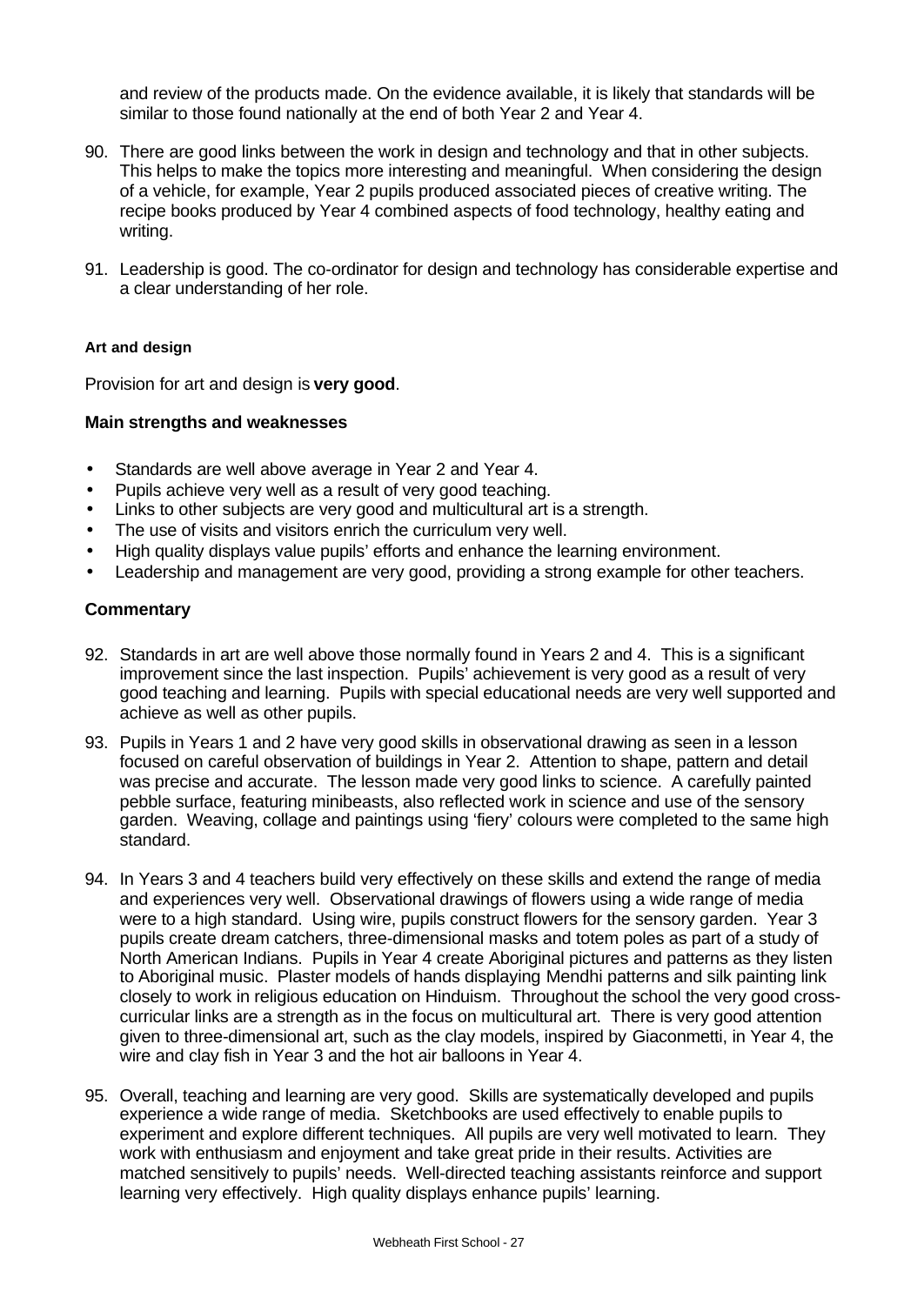- 96. The very good use of visits to places such as Avoncroft Museum and Worcester Cathedral contributes to the high standards seen. The use of artists and writers in residence as part of *Arts Week* leads to very effective cross curricular work, such as the poetry and art work based on the elements seen throughout the school. The very effective use of the excellent outdoor environment, including the forest area and sensory garden, is a strength of the school.
- 97. Leadership and management are very good. The co-ordinator leads by example and provides very good guidance and support. Time is given to monitoring teaching, sketchbooks and displays and this has contributed well to the improvements made.

### **Physical education**

Provision for physical education is **very good**.

#### **Main strengths and weaknesses**

- Standards are above average overall, and particularly high in swimming.
- Teaching and learning are very good. Expectations are high. Skills are taught effectively, enabling pupils to achieve well.
- Pupils with special educational needs are supported well in lessons.
- Provision is enriched by an extensive programme of extra-curricular activities.
- Leadership and management of the subject are very good.
- Pupils are encouraged to evaluate the quality of their work.

- 98. Physical education is a strength of the school. The school has continued to build upon the strengths already evident at the last inspection and improvement has been very good. Most elements of the curriculum were observed, apart from swimming. Standards are better than those normally found at the end of both Year 2 and Year 4. Pupils' good achievement is boosted significantly by the very good range of extra-curricular activities provided. Provision for swimming is a particular strength, enabling the great majority of pupils to achieve, by the time they leave the school at the end of Year 4, the standards expected by the end of Year 6 (25 metres unaided).
- 99. Year 1 pupils were observed in a challenging dance lesson. Pupils sustained interest very well in this session, as their teacher encouraged them to explore movement suggested by recent work on clouds. Pupils applied themselves enthusiastically and showed considerable perseverance in trying to build sequences and explore new ideas. They achieved well during the lesson. Year 2 pupils demonstrated above average skills in another dance lesson based on minibeasts. This was a very good session, largely because of the high quality of the teaching and the high expectations set. The pace was extremely brisk, with constant input of skills coaching, explanation and opportunities for evaluation. The focus on developing pupils' evaluative skills and on health and safety issues are key strengths. There was evidence of very effective support for a pupil with special educational needs. The outcomes of the lesson were good and pupils achieved well. As in all lessons observed, the positive attitudes which pupils bring to their learning are a key factor in their success.
- 100.Teaching is very good overall and slightly better, on balance, in Years 3 and 4 than in Years 1 and 2. Planning is detailed and provides well for the range of needs in each class. Teachers have very good subject knowledge and manage pupils very well. They have very good relationships with pupils and very high expectations of their behaviour. Pupils with special educational needs are well supported. The pace of lessons is a key strength. Pupils are challenged throughout and respond to this very positively. This was evident in a Year 4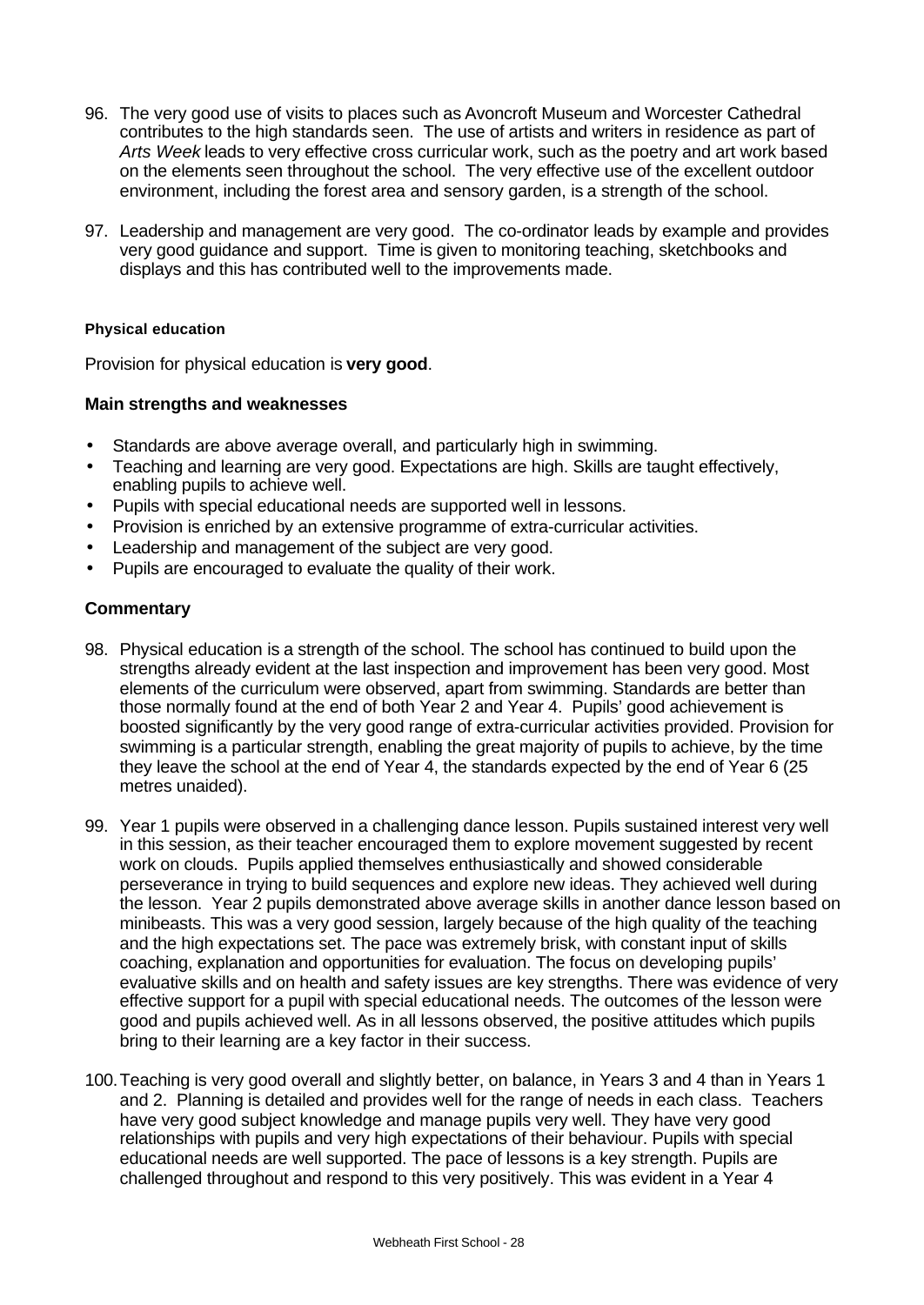athletics lesson, conducted in challenging weather conditions, when pupils demonstrated a willingness to persevere.

- 101.The very good programme of additional sporting events and clubs enriches the curriculum significantly and is very well supported by pupils. Several activities are supported by skilled outside coaches.
- 102.A key driving force behind the success of the subject is the knowledgeable co-ordinator who, as an Advanced Skills Teacher, has been able to support colleagues well, so ensuring the high standard and consistency of teaching evident in the school.

#### **PERSONAL, SOCIAL AND HEALTH EDUCATION AND CITIZENSHIP**

- 103.No lessons were observed in personal, social and health education. However, on the evidence available, the principles and values of citizenship are developed to a good degree. It is a strength of the programme that the associated values are integral to the life and work of the school. Relationships are very good and adults provide very good role models for pupils. Very real responsibility is given to pupils. They formally exchange views through their elected representatives on the Eco Council and are genuinely consulted about initiatives and proposals. This involvement helps to foster a knowledge that this is 'their' school as well as building a sense of responsibility and participation. It enhances their understanding of democracy and why society operates within a structure of rules and laws.
- 104.Not only do the values of citizenship flow through the life of the school but they are apparent in the programmes for religious education, for personal, social and health education and through the pioneering 'Eco Project' programme. Pupils are able to express opinions and to consider the views of others. Their sense of responsibility towards others and to the community is strongly developed. They develop a sense of self-worth through identifying and expressing feelings and, in this way, begin to understand how their actions affect themselves and others.
- 105.Overall, pupils have a good understanding of the values, responsibilities and choice relating to citizenship and are developing a sensitive appreciation of the ideals, feelings and respect involved in personal and community relationships.